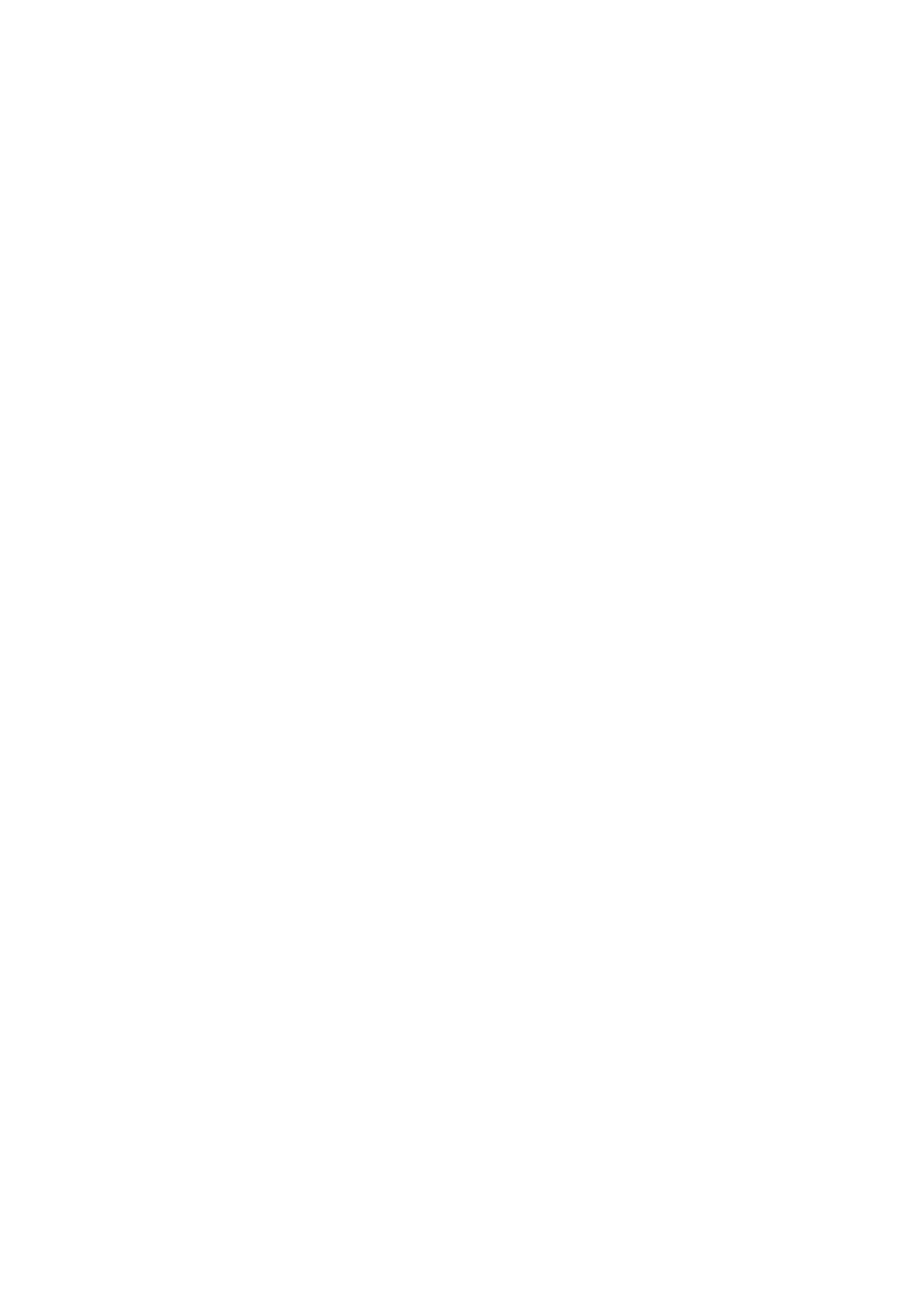

## Guidance on the use of Family Intervention Tenancies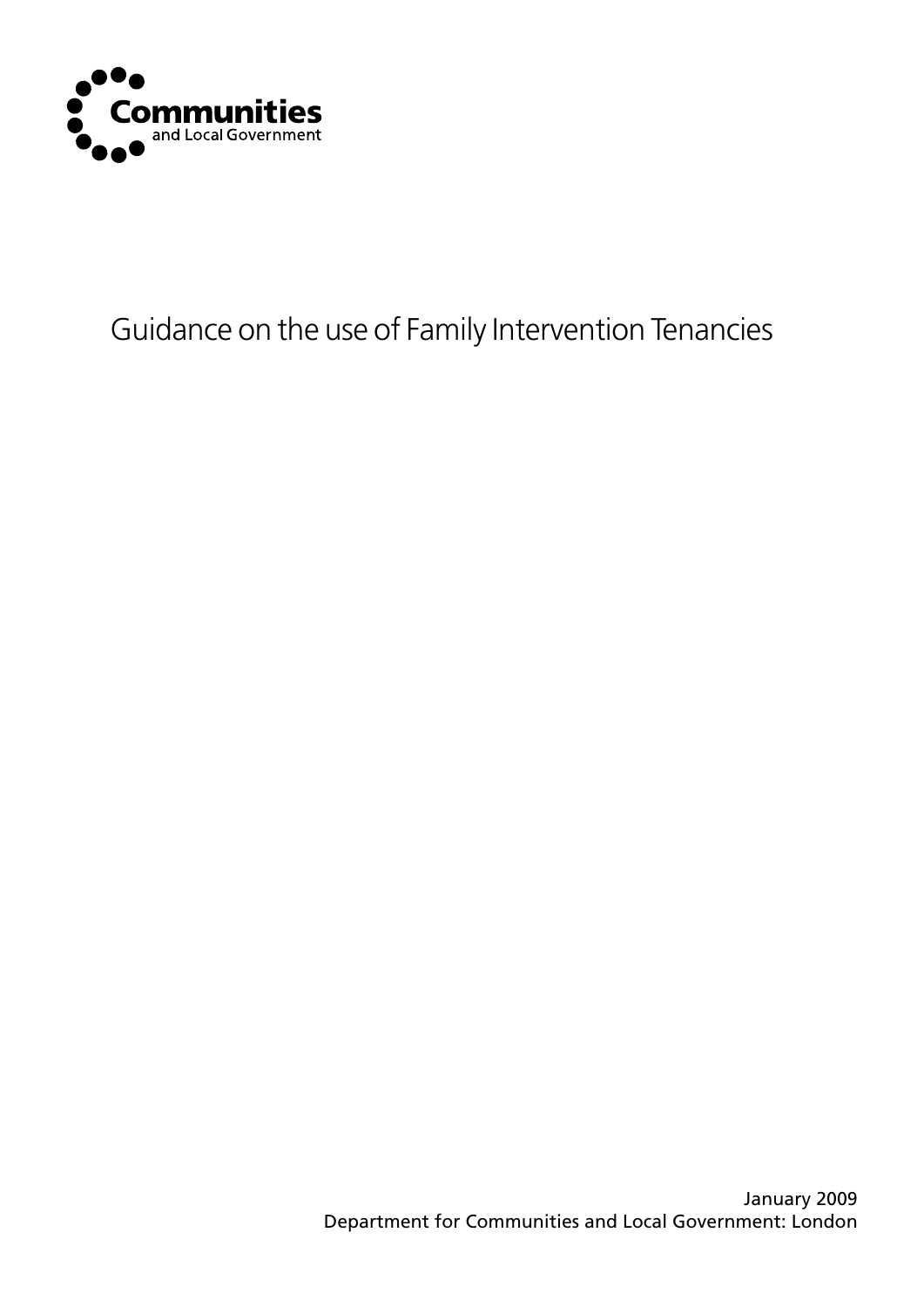Communities and Local Government Eland House Bressenden Place London SW1E 5DU Telephone: 020 7944 4400 Website: www.communities.gov.uk

*© Crown Copyright, 2009*

*Copyright in the typographical arrangement rests with the Crown.*

*This publication, excluding logos, may be reproduced free of charge in any format or medium for research, private study or for internal circulation within an organisation. This is subject to it being reproduced accurately and not used in a misleading context. The material must be acknowledged as Crown copyright and the title of the publication specified.*

Any other use of the contents of this publication would require a copyright licence. Please apply for a Click-Use Licence for core material at www.opsi.gov.uk/click-use/system/online/pLogin.asp, or by writing to the Office of Public Sector Information, Information Policy Team, Kew, Richmond, Surrey TW9 4DU

e-mail: licensing@opsi.gov.uk

If you require this publication in an alternative format please email alternativeformats@communities.gsi.gov.uk

Communities and Local Government Publications PO Box 236 Wetherby West Yorkshire LS23 7NB Tel: 0300 123 1124 Fax: 0300 123 1125 Email: communities@capita.co.uk Online via the Communities and Local Government website: www.communities.gov.uk

75% recycled

This is printed on<br>75% recycled paper

January 2009

Product Code: 08 SHM 05708

ISBN: 978-1-4098-1032-2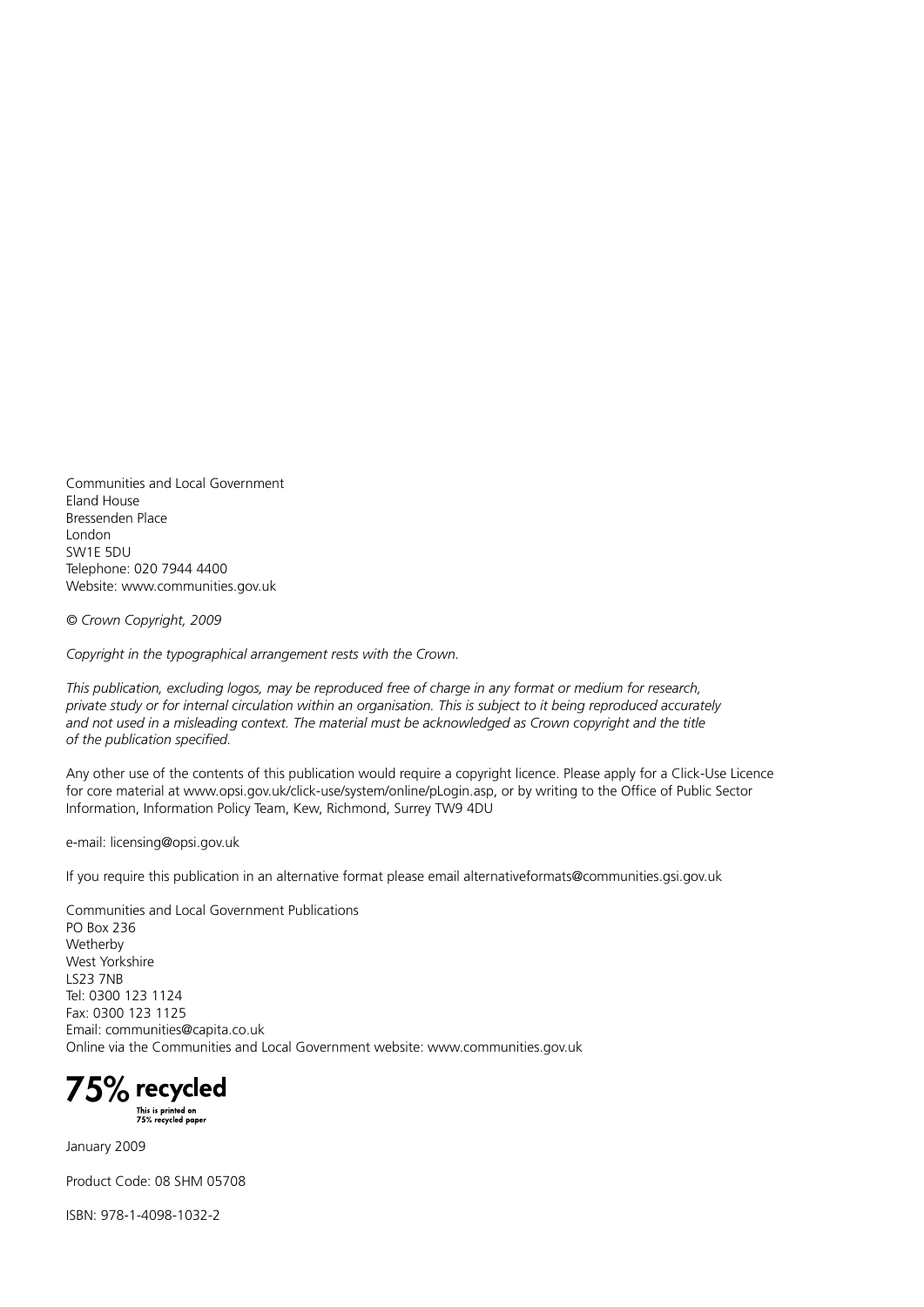# **Contents**

| <b>Purpose of this guidance</b>                                           | 5               |
|---------------------------------------------------------------------------|-----------------|
| The legislation in context                                                | 6               |
| <b>Brief description of the law</b>                                       | 8               |
| <b>Considerations to be made when using Family Intervention Tenancies</b> | 10 <sup>°</sup> |
| <b>Appendix A</b>                                                         | 17              |
| <b>Appendix B</b>                                                         | 23              |
| <b>Appendix C</b>                                                         | 29              |
| <b>Appendix D</b>                                                         | 34              |
| <b>Appendix E</b>                                                         | 36              |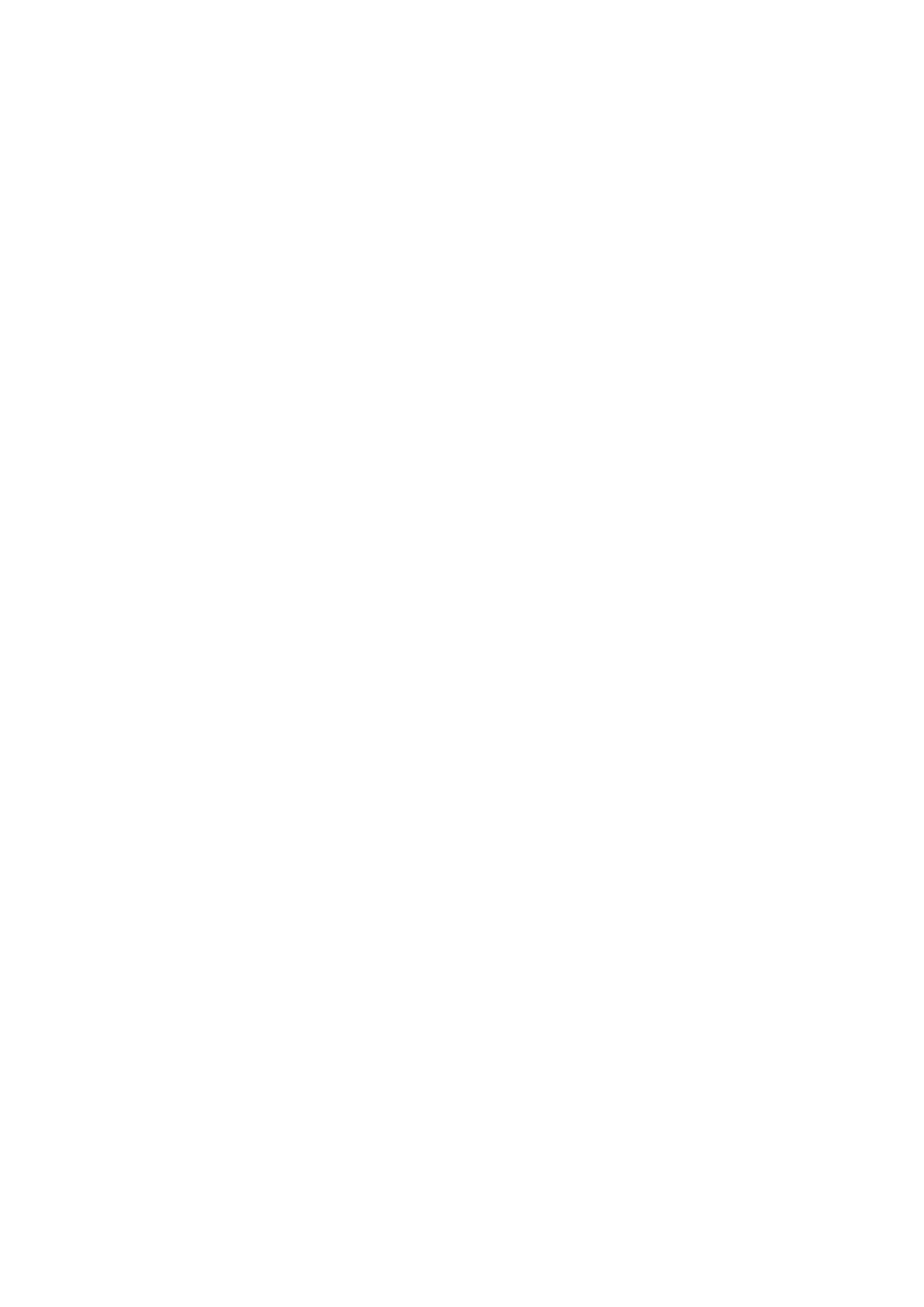# **Purpose of this guidance**

- 1. This guidance is aimed at social landlords and their use of Family Intervention Tenancies. These tenancies were introduced in the Housing and Regeneration Act 2008 ("the 2008 Act") and became available for use on 1 January 2009.
- 2. This guidance outlines what considerations social landlords, Family Intervention Projects and other agencies involved in delivering support to households who have been involved in anti-social behaviour should make when considering the use of Family Intervention Tenancies.
- 3. In so far as this guidance comments on the law, the comments herein can only reflect Communities and Local Government's understanding thereof, at the time of publication, as such this guidance is not a definitive statement of the law.
- 4. This guidance is not statutory.
- 5. Please note that for more general information about Family Intervention Projects, readers should see *Family Intervention Projects – a toolkit for local practitioners*, which can be downloaded from the Respect website – www.respect.gov.uk
- 6. For information on the effectiveness of Family Intervention Projects readers should refer to the National Centre for Social Research's evaluation published in July 2008. This can be accessed at www.dcsf.gov.uk/research/data/uploadfiles/ACF44F.pdf

Social landlords can be Registered Social Landlords (RSLs) or local authorities (LAs). In future RSLs will be known as Registered Providers.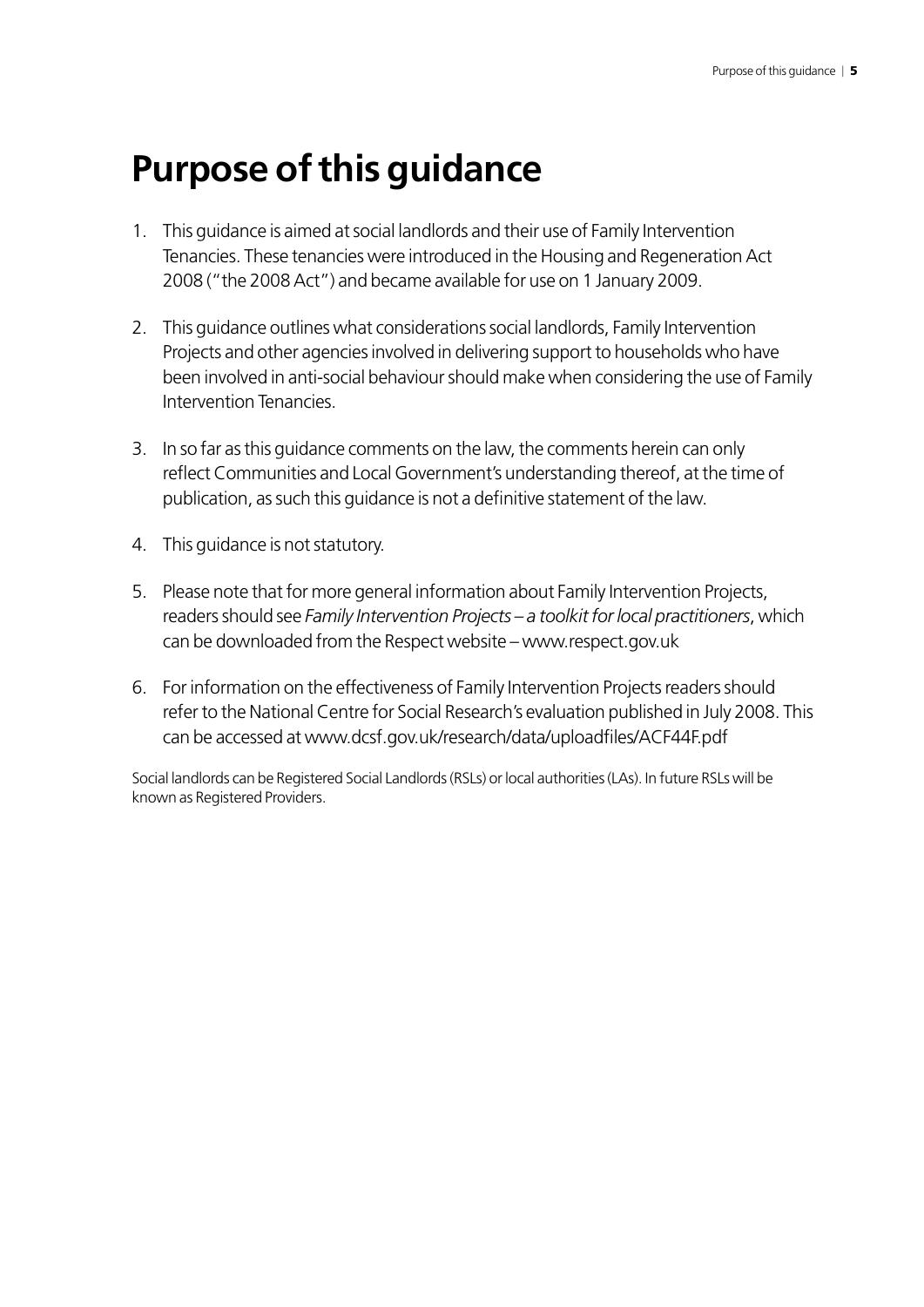# **The legislation in context**

### Summary

- 7. Section 297 of the Housing & Regeneration Act 2008 provides local housing authorities and registered social landlords (RSLs) in England and Wales with the power to offer Family Intervention Tenancies. They may do so in circumstances where the tenant is likely to be evicted on the grounds of anti-social behaviour or in the opinion of the landlord could have been so evicted and to support the provision of behaviour support services.
- 8. Family Intervention Tenancies will not be secure or assured. They fall into the list of excluded tenancies (ie those which are not secure or assured) specified in Schedule 1 of the Housing Act 1985 (for secure tenancies) and Schedule 1 of the Housing Act 1988 (for assured tenancies). As such they will be terminable on notice with no need to prove any grounds for termination or possession.
- 9. It is important to note that Family Intervention Tenancies are entered into voluntarily on the part of the tenant, who cannot be compelled to sign such a tenancy agreement.
- 10. There are strict notice requirements that the landlord must comply with when offering a Family Intervention Tenancy. Notices will include an explanation of the security of tenure of the Family Intervention Tenancy and the loss of security of tenure that is likely to arise in respect of their existing tenancy when the tenant agrees to enter into the new tenancy agreement.
- 11. Family Intervention Tenancies are designed to be used where intensive support is being delivered to households who have been accommodated in dispersed accommodation or purpose-built units in order to help maximise the success of such support. They cannot be used if the behaviour support services are provided in situ through outreach support delivered in the household's original home.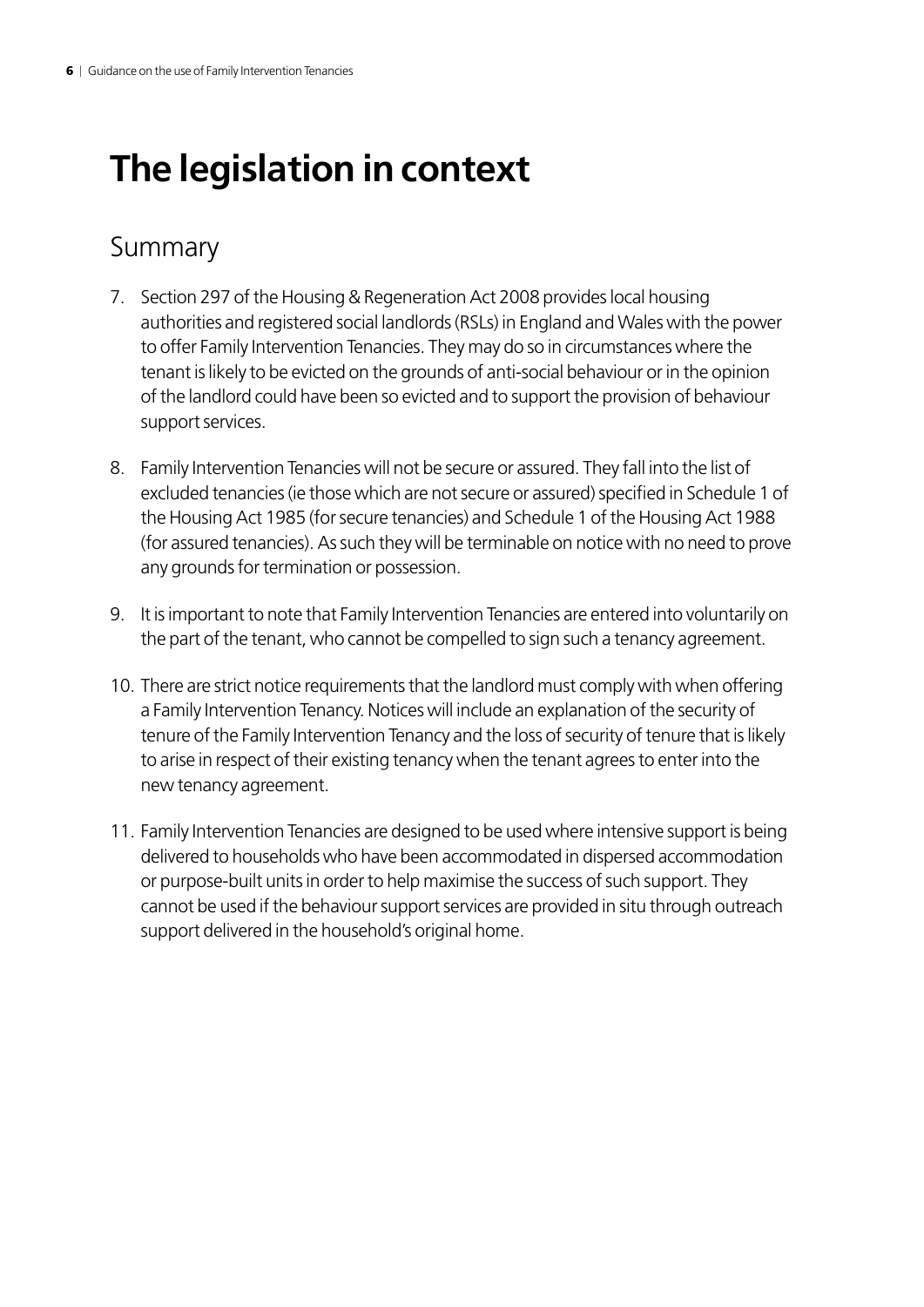## Rationale behind Family Intervention Tenancies

- 12. Social landlords and practitioners involved in Family Intervention Projects have reported difficulties when seeking to move families involved in anti-social behaviour into dispersed accommodation or purpose-built units due to a lack of clarity over the type of tenancy a family should be offered for the duration of that stay. A number were unclear as to whether it would be appropriate to grant the household a licence rather than a tenancy. Many were concerned that the nature of a secure or assured tenancy was inappropriate to both the temporary nature of the arrangement and because of the security it affords to families who having often been subject or likely to have been subject to possession action on grounds of serious anti-social behaviour.
- 13. By introducing this new type of tenancy, we have sought to make it easier for social landlords and their partners to work together to make the right choices in how behaviour support services should best be offered. We have also sought to bring transparency and provide safeguards to prevent the inappropriate use of Family Intervention Tenancies by clearly prescribing in the legislation the range of circumstances under which they may be offered.
- 14. Family Intervention Tenancies are intended to help sustain the delivery of intensive support for the duration of the Family Intervention Project. They are not intended to run on beyond completion of that programme. When a family has completed a support programme a decision needs to be reached between the family, social landlord and partner agencies on the longer term housing needs of the household which will assist in maintaining sustainable changes to a family's behaviour.
- 15. The length of a Family Intervention Tenancy can vary greatly according to the work required with the family to achieve the longer term outcomes but the typical length of tenancy would be expected to be between six months and a year or possibly longer. Evidence to date suggests that there may be occasions in extreme cases of long term entrenched behaviour where a Family Intervention Tenancy could continue for as long as two years.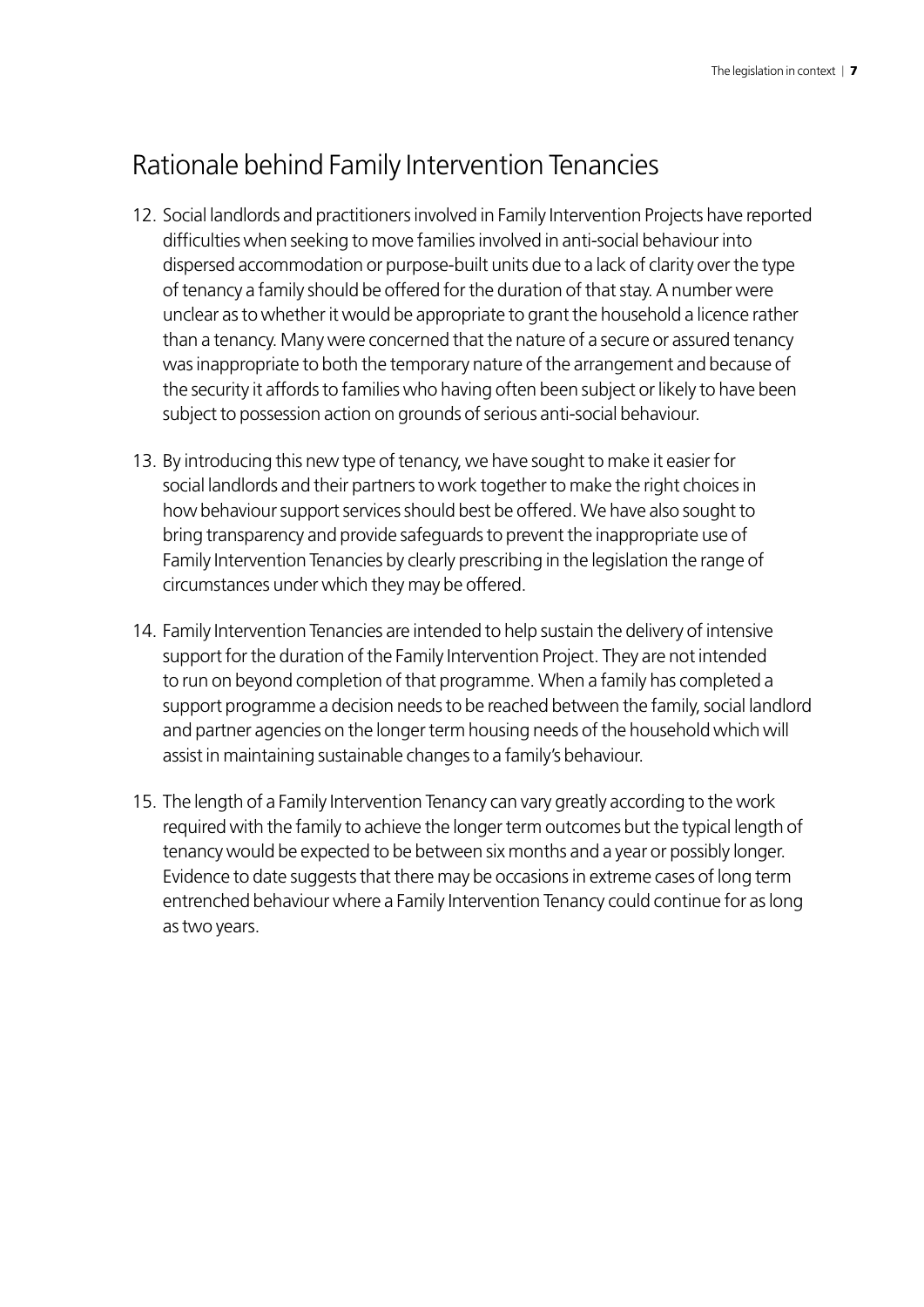# **Brief description of the law**

- 16. Family Intervention Tenancies can only be offered for the purposes of providing behavioural support services to tenants against whom a possession order for antisocial behaviour:
	- has been made in relation to a secure/assured tenancy on the grounds of antisocial behaviour or
	- could, in the opinion of the landlord, have been so made in relation to a secure/ assured tenancy or
	- could have been so made if the tenant had had such a tenancy
- 17. Family Intervention Tenancies can be converted into secure/assured tenancies as relevant on notice by the landlord to the tenant.
- 18. A proposed Family Intervention Tenancy will not be such a tenancy unless the local housing authority or RSL has served a notice on the household that complies with a number of requirements that are set out in s297 of the 2008 Act. The contents of the notice are covered in more detail in the section titled – "Making sure families make informed decisions".
- 19. Family Intervention Tenancies can only be used for the purpose of providing behaviour support services that have been outlined in a written behaviour support agreement.
- 20. The behaviour support agreement will be an agreement between the tenant, the Family Intervention Project, the agencies who are providing support, the social landlord providing the accommodation and the local housing authority for the district in which the accommodation is to be provided, if different from the area of jurisdiction of the original landlord.

### The termination of a Family Intervention Tenancy

- 21. A local authority cannot serve a notice to quit (a notice terminating the tenancy) on a tenant of a Family Intervention Tenancy unless a written notice of intent has been served on the tenant and either:
	- the tenant has not requested a review of the kind specified in the notice of intent
	- the tenant withdraws the request for a review or
	- where a review is undertaken, a notice setting out the reasoning and decision of the review is served on the tenant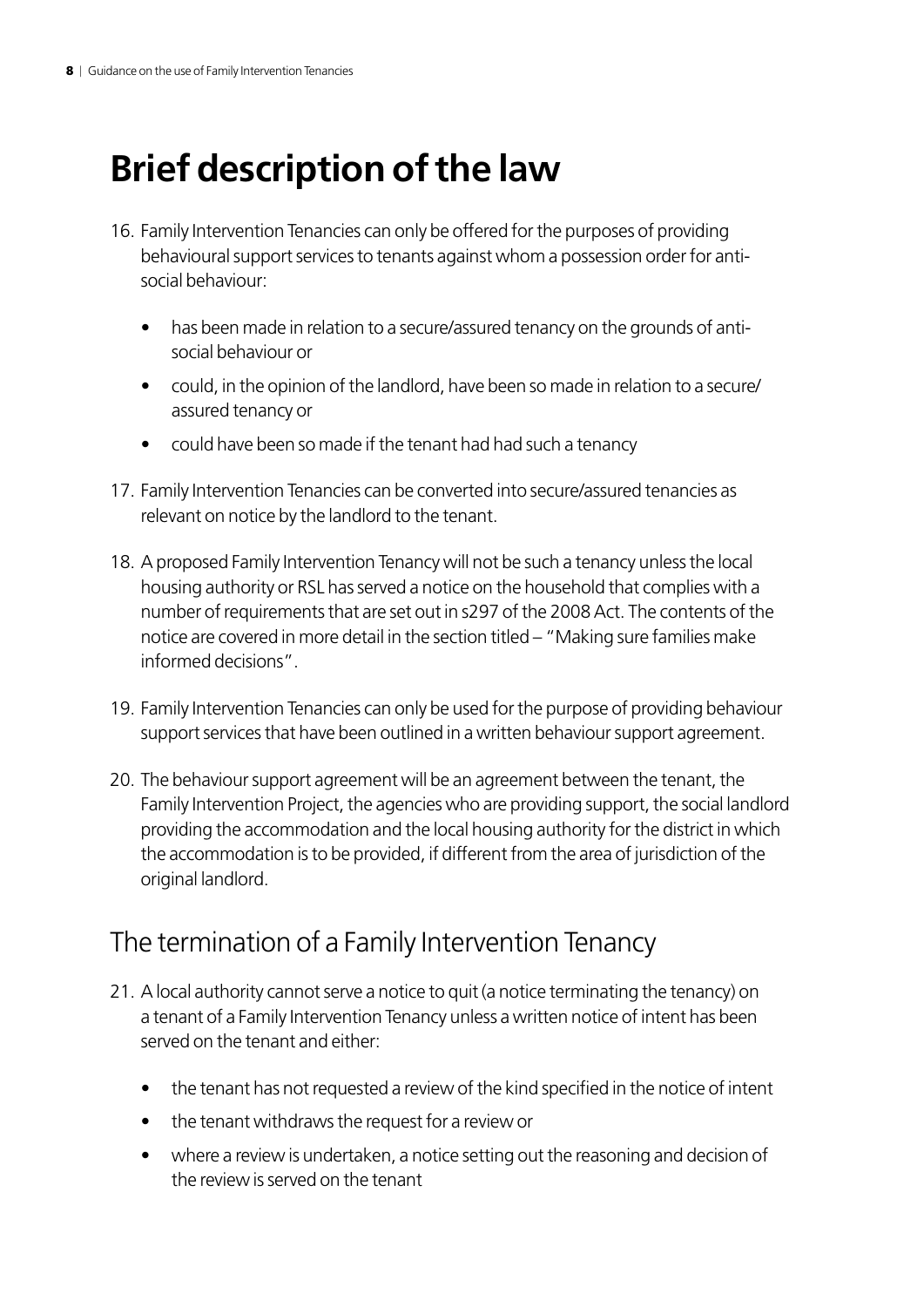- 22. RSLs (in future Registered Providers in England) are not obliged under the 2008 Act to issue a notice of intent, or to conduct a review process equivalent to those required by LAs. However, the Tenant Services Authority would expect registered social landlords to operate a similar termination and review procedure to that required under the Act by local authorities (as outlined above).
- 23. All notices served in relation to terminating a Family Intervention Tenancy must contain advice to the tenant about obtaining assistance in relation to the notice.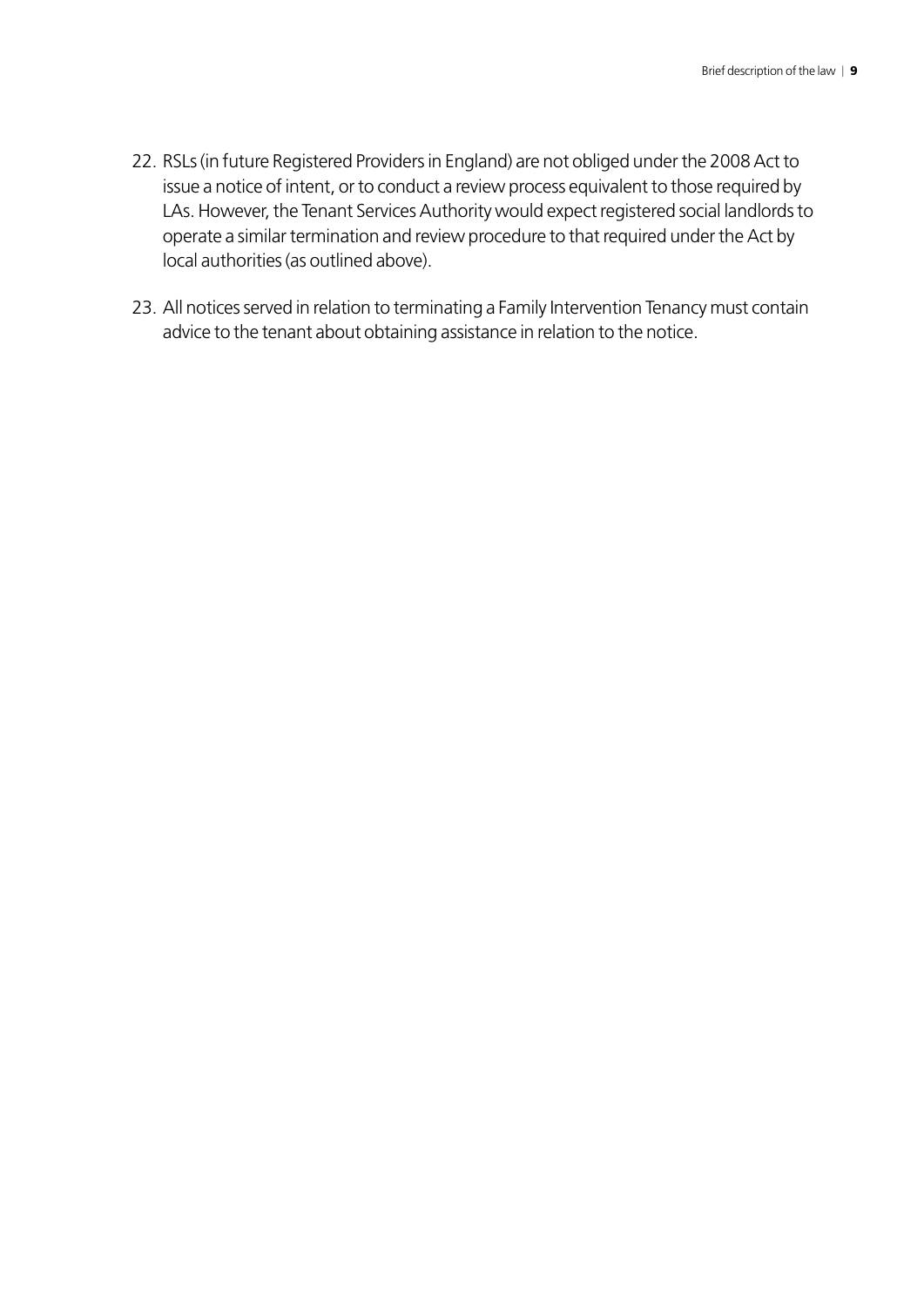# **Considerations to be made when using Family Intervention Tenancies**

- 24. This guidance provides a non-exhaustive list of considerations which the Government would expect social landlords and their partners (particularly Family Intervention Projects) to take full account of when assessments are being made of whether a family would benefit from an offer of support delivered in dispersed or purpose-built accommodation.
- 25. This guidance also offers advice on the 'review process' that local authority Family Intervention Project tenants would be entitled to, were a decision to evict them from a Family Intervention Tenancy to be taken.
- 26. Advice is also offered on the implementation of s160 (4) Housing Act 1996 regulations, which will enable local authorities to allocate housing accommodation (either a local authority secure or introductory tenancy or a nomination to an RSL to be an assured tenant) to households who hold a Family Intervention Tenancy upon termination of the former without having to comply with the allocation procedures and requirements under Part 6 of the Housing Act 1996.

### **Making sure families make informed decisions**

- 27. In order to ensure that families are fully aware of the purpose and nature of a Family Intervention Tenancy and the consequences of relinquishing their secure/assured tenancy, we have provided in legislation that families must first be served a notice. This notice is intended to ensure the family is made fully aware of the nature of the decision they are being asked to make, in order that they might properly reflect on it before reaching a decision.
- 28. In practice a decision on whether to accept a Family Intervention Tenancy will be closely aligned with the family's decision on whether or not to accept the overall support package offered to them. There may be cases where a family does not want to accept a Family Intervention Tenancy but are prepared to accept support. Where this occurs Family Intervention Projects should give serious consideration as to whether support can be successfully offered on an outreach basis with the family in their existing tenancy.
- 29. Section 297(5) of the 2008 Act provides what information the Notice must contain:
	- reasons for offering the Family Intervention Tenancy
	- details of the accommodation in respect of which the Family Intervention Tenancy will be granted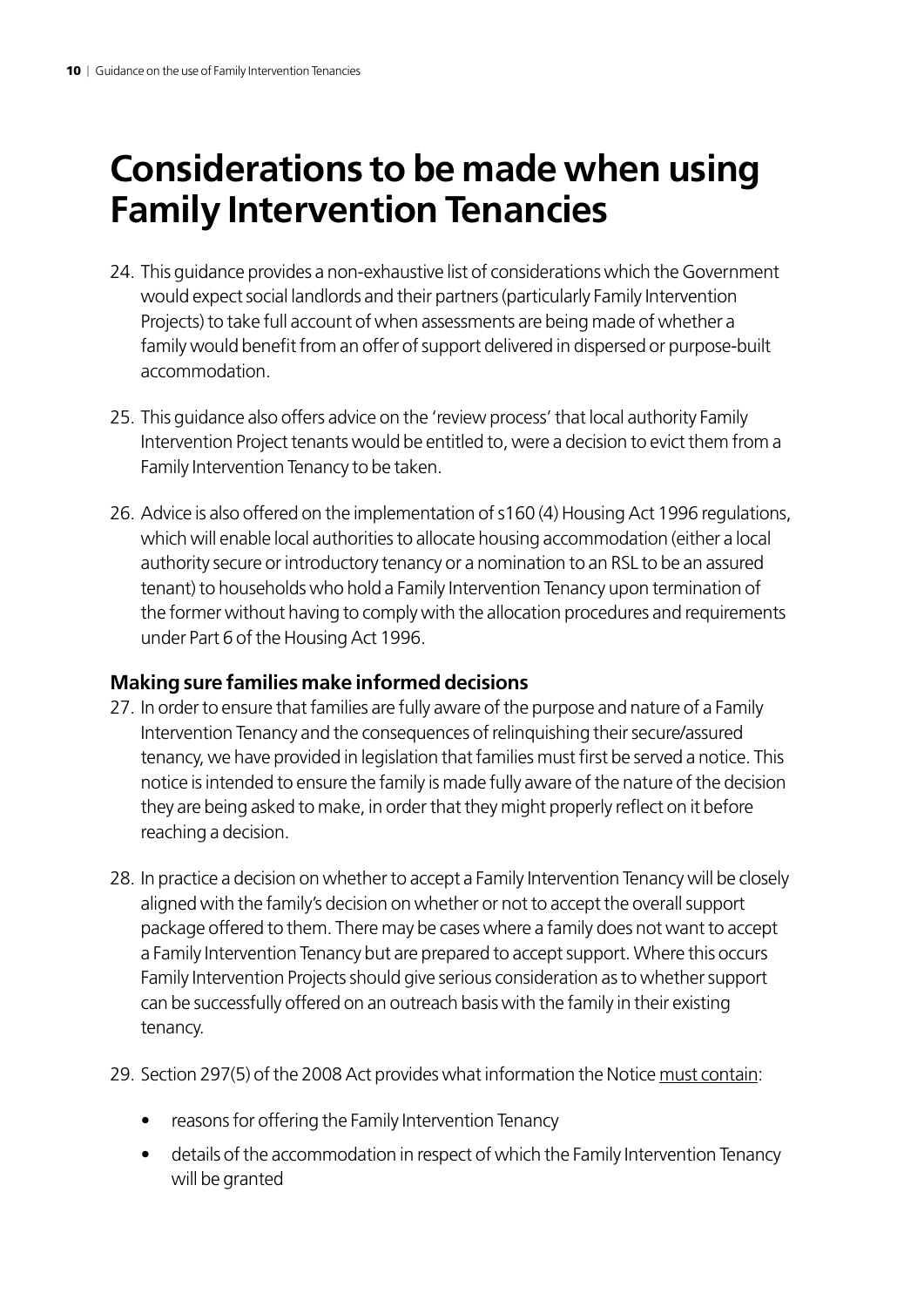- the other terms of the Family Intervention Tenancy (including any requirements on the new tenant in respect of behaviour support services)
- an explanation of the insecure nature of a Family Intervention Tenancy (in comparison to a secure/assured tenancy)
- an explanation that the tenant is under no compulsion to give up his existing tenancy or enter into the Family Intervention Tenancy
- an explanation of the possible consequence of not entering into the Family Intervention Tenancy
- advice as to how the tenant may obtain assistance in relation to the Family Intervention Tenancy notice served on him
- 30. Landlords and their partners are free to include additional information in the notice where they feel this would be valuable to the family in reaching a decision. Efforts should be made to ensure any information is presented in a user – friendly format so as not to distract from the key information specified above. If a landlord is aware that the tenant has difficulty in reading or understanding information they are given, the landlord should take reasonable steps to address this. This should include consideration of mental capacity and the Disability Discrimination Act.

### **Independent advice**

- 31. The written notice described above is designed to be a useful tool in ensuring families understand the choice they face. However, in itself it is unlikely, in many cases, to be sufficient to guarantee that a family is fully equipped to reach a decision. A formal notice of this kind may be unfamiliar and off – putting to some and it is therefore important that landlords and their partners take the time to clearly explain its contents and address any concerns or questions a family may have.
- 32. Section 297(7) provides that:

*"… A notice under sub-paragraph (5) must contain advice to the new tenant as to how the new tenancy may be able to obtain assistance in relation to the notice …" (s297(7))*

33. Landlords and their partners should ensure that they include in the notice helpful information on other sources of advice. We expect landlords would offer a clear explanation of what a Family Intervention Tenancy involves. It is also important that a family is given the option of seeking external advice from a party not directly involved in the Family Intervention Project referral and assessment process. When dealing with households who have the sort of multiple and complex problems and forms of exclusion which are likely to put them at risk of a Family Intervention Tenancy, we would expect landlords to make reasonable efforts in helping the family obtain appropriate advice.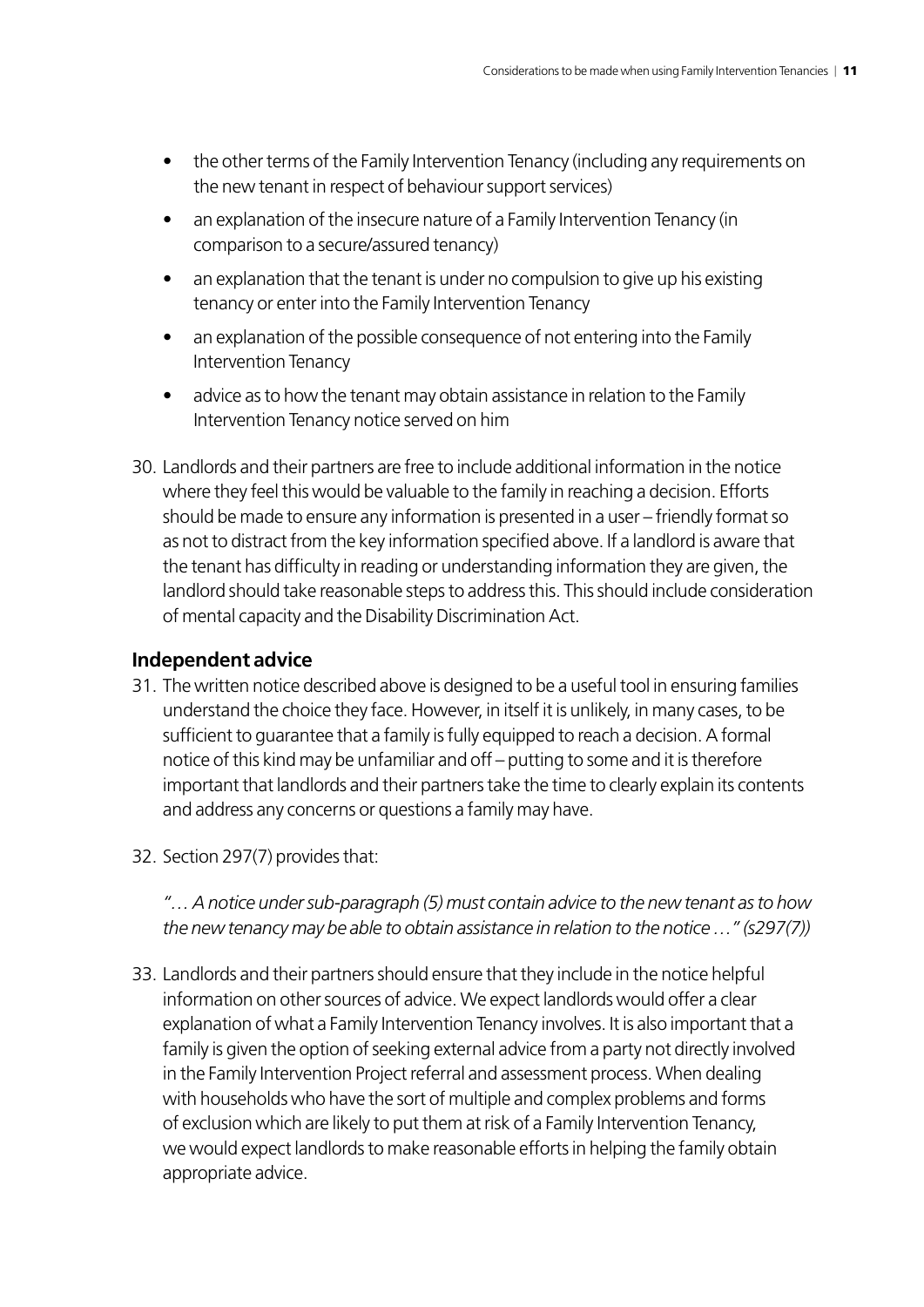### **Family Intervention Tenancies and Behaviour Support Agreements**

- 34. For Guidance on the content of behaviour support agreements, please refer to the document *Family Intervention Projects – A toolkit for local practitioners* (July 2007) published by the Department for Children, Schools and Families, which can be downloaded from the Respect website: www.respect.gov.uk.
- 35. In summary, behaviour support agreements should:
	- clearly outline the changes in behaviour that are expected
	- clearly outline the behaviour support that will be provided
	- clearly outline what sanctions would be applied for non-compliance with the agreement
- 36. For Family Intervention Tenancies to work effectively, it is important that they are properly and clearly linked to behaviour support agreements. Family Intervention Tenancies have been created to support the successful delivery of behaviour support services. The terms of the tenancy agreement should match with those of the support agreement in order to ensure the family is clear about what grounds would lead to a review of whether they should remain in receipt of support and as a tenant.
- 37. Where eviction is sought we would expect this would normally be justified on the basis that a family had wilfully refused to accept support as defined through the Behaviour Support Agreement (having been given opportunities to address any breaches) and that there was no significant improvement in their behaviour.
- 38. There may be cases where a landlord (in consultation with partner agencies) might decide it is appropriate to terminate the tenancy and take possession proceedings against a family for reasons other than breaching the terms of their support agreement (for example rent arrears). Although we anticipate that this would be extremely rare in cases where families are undergoing resource intensive support programmes, landlords should ensure they have considered other reasonable steps before deciding that possession is the appropriate response.
- 39. In cases where breach of the Behaviour Support Agreement is wholly or partly on the basis of child protection issues we recommend that landlords allow families to remain in the Family Intervention Tenancy for up to 12 weeks, subject to the family cooperating with the support services provided until the long term future of the child has been decided before pursuing possession proceedings.
- 40. The 2008 Act provides that Family Intervention Tenancies can only be used for the provision of behaviour support services, which will be contained in the behaviour support agreement. Subsection 297(5)(c) provides that the pre-Family Intervention Tenancy notice must give details of the other main terms of the tenancy (including any requirements on the new tenant in respect of behaviour support services).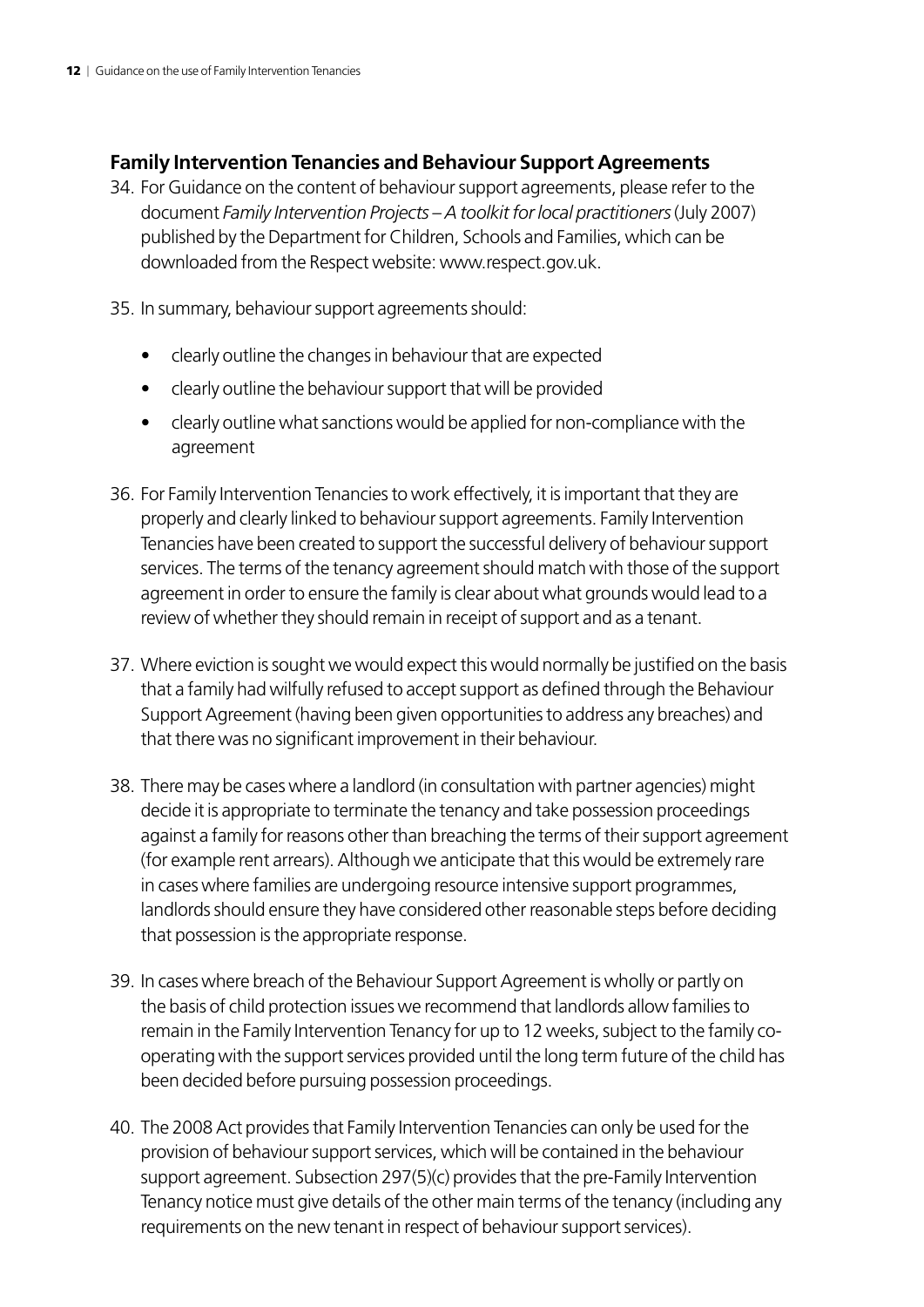41. Landlords may wish to take legal advice on how best to draft the terms of a Family Intervention Tenancy to ensure its terms are clearly and appropriately linked with those of the Behaviour Support Agreement.

### **The nature of Behaviour Support Services**

- 42. Family Intervention Projects are aimed at successfully addressing the underlying causes of anti-social behaviour. Some of the behaviour support services providers that may be involved in the Family Intervention Project are:
	- children's services
	- community safety
	- education services
	- police
	- adult services
	- henefits services
	- mental health service
	- alcohol dependency services
	- • drug misuse services
	- parenting services
	- youth intervention services
	- general medical health services, to mention but a few
- 43. Behaviour support agreements must outline the services that will be provided during the course of the support programme offered through the Family Intervention Project. It is good practice for all agencies involved in providing the support services to sign the behaviour support agreement. This helps to ensure cross-agency buy-in from the outset.
- 44. The provision of the support services will not normally be the responsibility of the social landlord (who may play an important role in providing accommodation and often acts as a referral agent). However, close partnership working between the Family Intervention Project, contributing agencies and the landlord will be critical to the success of a Family Intervention Tenancy. All parties should be clear about the nature of the tenancy and its primary purpose: to act as a useful and temporary tool to deliver sustainable changes in a family's behaviour. Agencies should also have a shared view on whether the Behaviour Support Agreement is effective, and whether any review of support services is needed.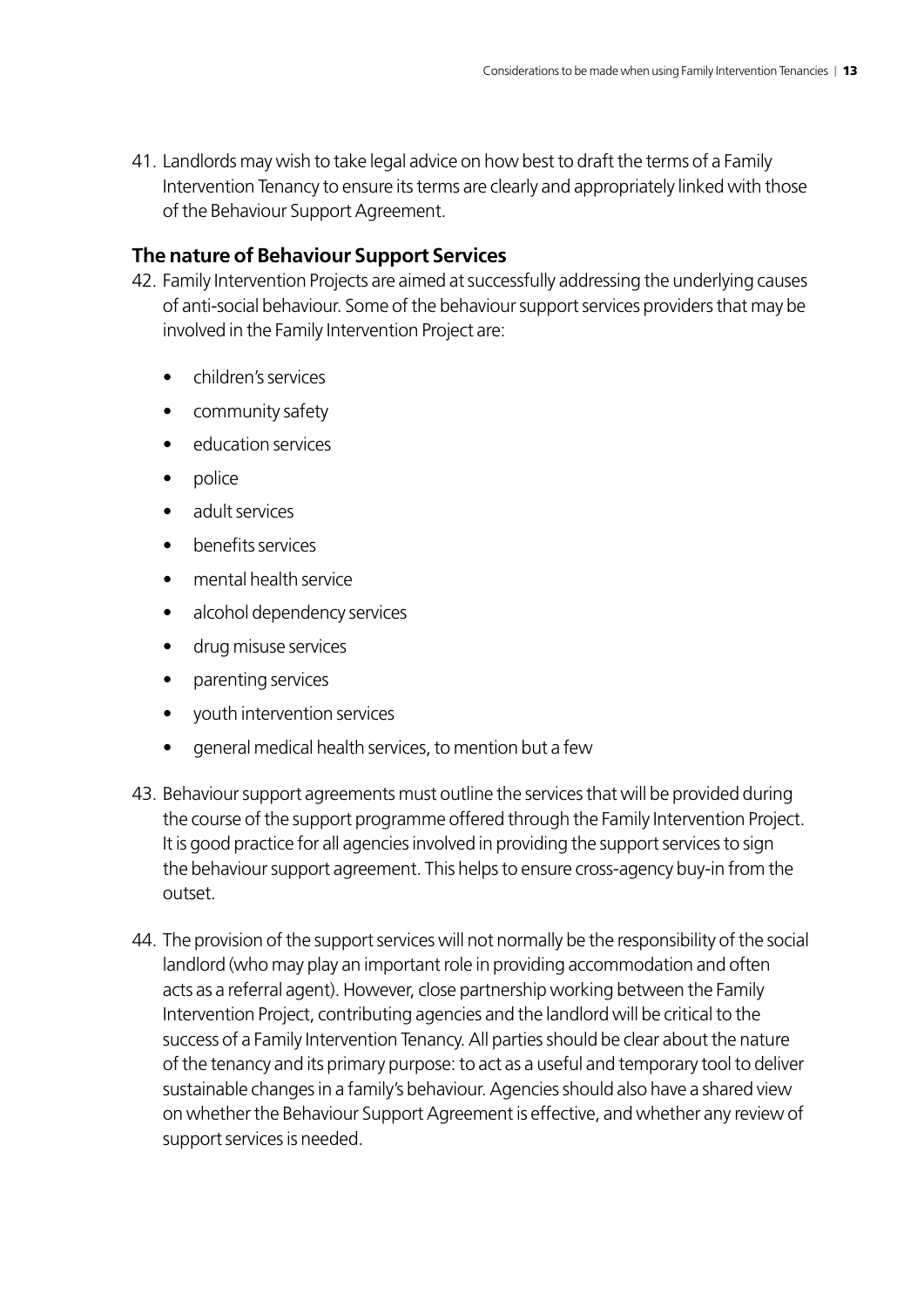### **Eviction under a Family Intervention Tenancy**

- 45. Family Intervention Tenancies are common law tenancies, which can be terminated with a 28 day notice to quit. Where a local authority wants to terminate a Family Intervention Tenancy they must first serve the tenant with a notice of that intention before they can issue the notice to quit. The notice of intention to serve a notice to quit must, among other things, inform the family of their right to a 'review' of the decision to terminate the tenancy.
- 46. Where a tenant fails to vacate a property after the 28 day notice to quit has lapsed, the landlord must then apply to its local county court for a possession order, which will be granted provided the social landlord has followed the prescribed procedure.
- 47. A key consideration in any decision to terminate the tenancy is what will happen to the family afterwards. The local authority homelessness and housing options teams need to be involved at or before the point at which the LA decides to terminate the tenancy.

### Right to a review for tenants of a local authority

48. A tenant of a local authority has a right to request a review of the authority's decision within a period of 14 days beginning with the service of the notice of intention to evict. Where a tenant makes a request for a review the authority must review the decision and serve a notice on the tenant informing the tenant of the decision and the reasons for it. A copy of the regulations setting out the procedure to be followed on review is attached at appendix C.

### RSLs and the review process

49. There is no statutory review process of the decision to terminate the Family Intervention Tenancy for RSL Family Intervention Tenancies, but there is a clear regulatory expectation of fairness. Eviction should be the last resort and only after due process. The Tenant Services Authority expects RSLs to offer a review process which closely parallels that offered by local authorities.

### **Moving on into social housing once a Family Intervention Tenancy has been brought to an end.**

50. Previously, when a tenancy granted for the duration of support received in specialist accommodation came to an end and subsequently the local authority wished to grant the household a new social tenancy, this would constitute an allocation under Part 6 of the Housing Act 1996. This means that the family would have to join the waiting list and have their application assessed in accordance with the authority's allocation scheme and in relation to other applications that may have greater priority under it. This can make it difficult for local authorities to ensure a smooth transition back into settled social housing and may result in people remaining in accommodation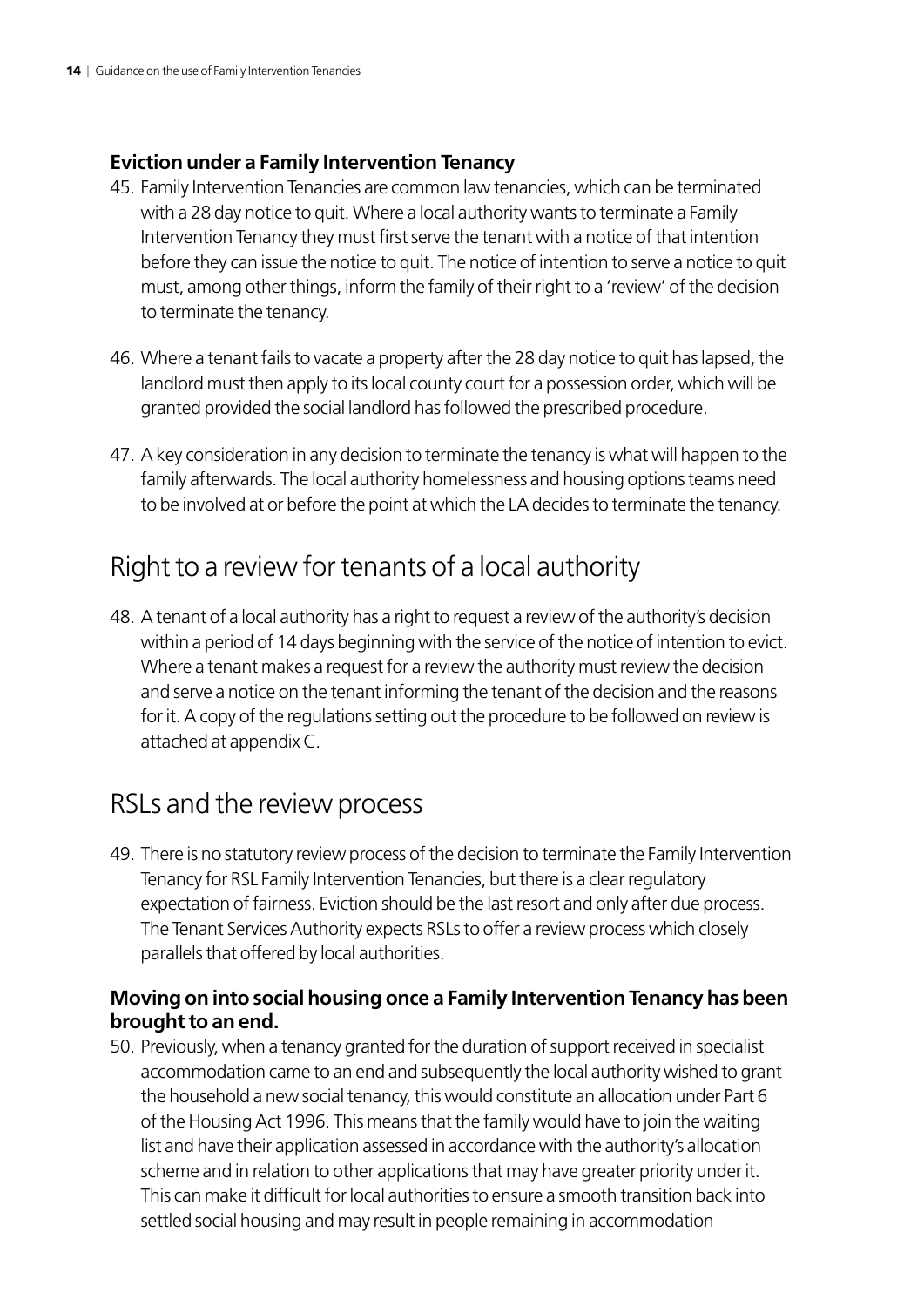provided in connection with a Family Intervention Project for longer than appropriate or necessary.

### Section 160(4) regulations

- 51. Part 6 of the Housing Act 1996 makes provision about the procedures and principles which LAs must follow in allocating housing accommodation (ie in selecting tenants for their own housing stock and nominating tenants to registered social landlords). These procedures and principles apply to any allocation made by a local authority, unless one of the exceptions in section 160 of the Act applies. Section 160 (4) of the Act enables the Secretary of State to make regulations to prescribe cases in which the procedures and principles will not apply.
- 52. We have made regulations under section 160 (4) which amend the existing regulations to include those who have a Family Intervention Tenancy as an extra category of persons to whom an allocation of housing accommodation can be made which will not be subject to the provisions of Part 6 of the 1996 Act.
- 53. These regulations do not prevent local authorities from considering whether a family should be allocated social housing on completion of their Family Intervention Project neither do they guarantee that families will be offered new social tenancies. Rather they ensure that, where local authorities consider it appropriate to offer a new, secure or assured tenancy, they will not be restricted by the requirements of Part 6. This will enable authorities to move people out of Family Intervention Tenancies and back into mainstream social housing whenever it is appropriate.
- 54. We expect local authorities to make it clear to tenants from the outset that there is no legal entitlement to a new social tenancy on completion of a Family Intervention Project.
- 55. A copy of the regulations setting out the procedure to be followed on review is attached at appendix D.

### **RSLs and allocating assured tenancies to families who behave anti-socially**

56. When an RSL is considering making an allocation to a family who has been through a Family Intervention Tenancy whether as a direct applicant, a referral from a Family Intervention Project run by that RSL or by a nomination from a local authority, the principles contained in Circular 02/07 *Tenancy Management Eligibility and Evictions* should apply. Careful consideration of the current circumstances of the household in question should be given and liaison with the Family Intervention Projects and the local authority carried out. Any decision to refuse an application or a nomination from the local authority must be based only on an assessment of the applicant's current situation and must reflect any improvements or resolutions in anti-social behaviours brought about by the support programme.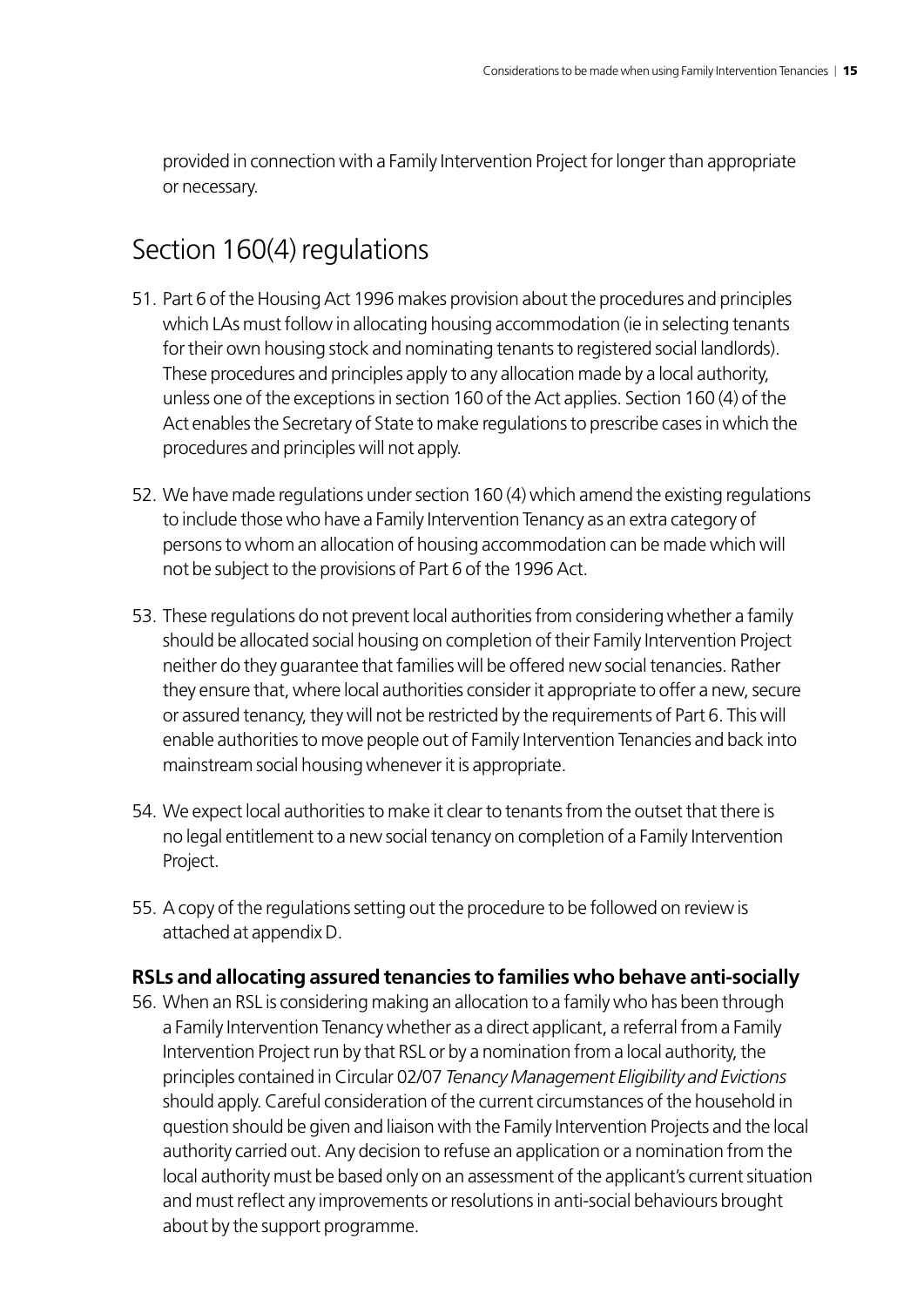57. As set out in circular 02/07, the test is whether the applicant's current circumstances and behaviour are such that an immediate possession order would be granted against them if they had a secure or assured tenancy and the landlord pursued possession action. RSLs must balance their status as private businesses and their need to build sustainable communities through their allocations with their duties as social housing providers to play their part in the potential rehabilitation of household members that have previously perpetrated anti-social behaviour. They should consider any local lettings policies in place and whether or not the particular property or district for which the applicant is being considered is suitable taking into account all the circumstances.

### **Role of introductory or starter tenancies**

- 58. Local authorities who operate an introductory tenancy regime would place families back into mainstream social housing through offering them an introductory tenancy. This could help to provide a window in which the behaviour of the family can be closely monitored (they will often be in receipt of continued though less intensive support).
- 59. Use of this type of tenancy could be used to send a clear message to the family that their tenancy is held on a probationary basis and therefore their long term housing security is dependent on conducting their tenancy successfully without causing further nuisance to neighbours.
- 60. We would also encourage consideration of the use of starter tenancies (assured shorthold tenancy which later is converted into an assured tenancy), where accommodation is provided by an RSL. However, where an allocation is made by an RSL, that RSL may not use a starter tenancy on a discriminatory basis against applicants who have previously been subject to a Family Intervention Tenancy.
- 61. The Housing Corporation's Good Practice Note 14 provides that starter tenancies should be used in a strategic manner and their use consulted upon, planned and implemented across an RSL's entire stock or in defined geographical areas. Early strategic planning and partnership working with any Family Intervention Projects in the areas that an RSL has stock is desirable so that agreement can be reached with relevant stakeholders about how the RSL will approach allocations of former Family Intervention Project subjects. During this early planning process, the RSL might usefully consider whether they wish to introduce starter tenancies on a whole-stock or geographical basis.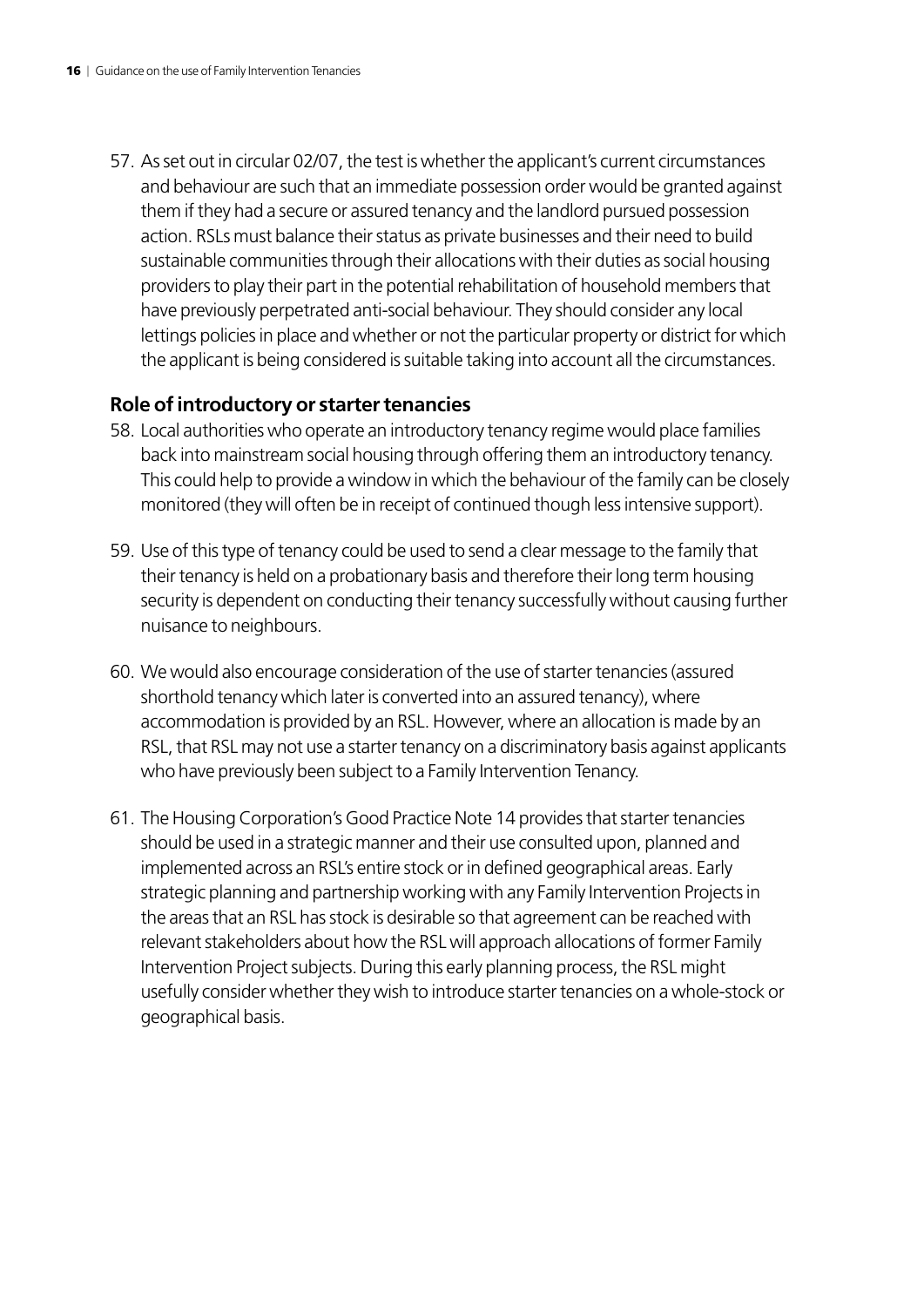# **Appendix A**

### The use of Family Intervention Tenancies within the Family Intervention Project process

The following table is not intended to be prescriptive but rather to provide helpful guidance in how the use of Family Intervention Tenancies might be integrated within the broader procedures under which Family Intervention Projects operate. It is likely that the majority of projects will follow procedures which match with those set out in the table below, but individual projects may have developed their own tailored approaches and will need to consider how Family Intervention Tenancies can best be utilised in the local context.

| <b>STAGE</b>                                                                                                                                                               | <b>Family Intervention Project</b>                                                                                                                 | <b>Family Intervention</b><br><b>Tenancy</b>                                                                                                                                |
|----------------------------------------------------------------------------------------------------------------------------------------------------------------------------|----------------------------------------------------------------------------------------------------------------------------------------------------|-----------------------------------------------------------------------------------------------------------------------------------------------------------------------------|
| A family should be referred to a FIP<br><b>1. REFERRAL</b><br>when one or more of the following<br><b>CRITERIA</b><br>criteria are met (local criteria may<br>also apply): | <b>Family Intervention Tenancies</b><br>(FITs) can only be offered for<br>the purposes of providing<br>behavioural support services<br>to tenants: |                                                                                                                                                                             |
|                                                                                                                                                                            | • the family are at risk of eviction<br>due to anti-social behaviour (ASB)<br>one or more individuals within                                       | • where a possession order<br>has been made against the<br>tenant                                                                                                           |
|                                                                                                                                                                            | the family are currently subject to<br>enforcement actions for ASB<br>• the family are excluded from<br>mainstream housing, with a                 | • where, in the opinion of<br>the landlord, a possession<br>order would be made<br>against the tenant                                                                       |
| previous history of homelessness<br>due to ASB<br>• any child or young person within<br>the household is at risk of being<br>taken into care because of ASB                | • where in the opinion of<br>the landlords, a possession<br>order would have been<br>made if the family had a<br>social tenancy                    |                                                                                                                                                                             |
|                                                                                                                                                                            |                                                                                                                                                    | There is an overlap between<br>the housing related criteria<br>for a FIP referral and the<br>conditions for the use of<br>a FIT, which practitioners<br>should be aware of. |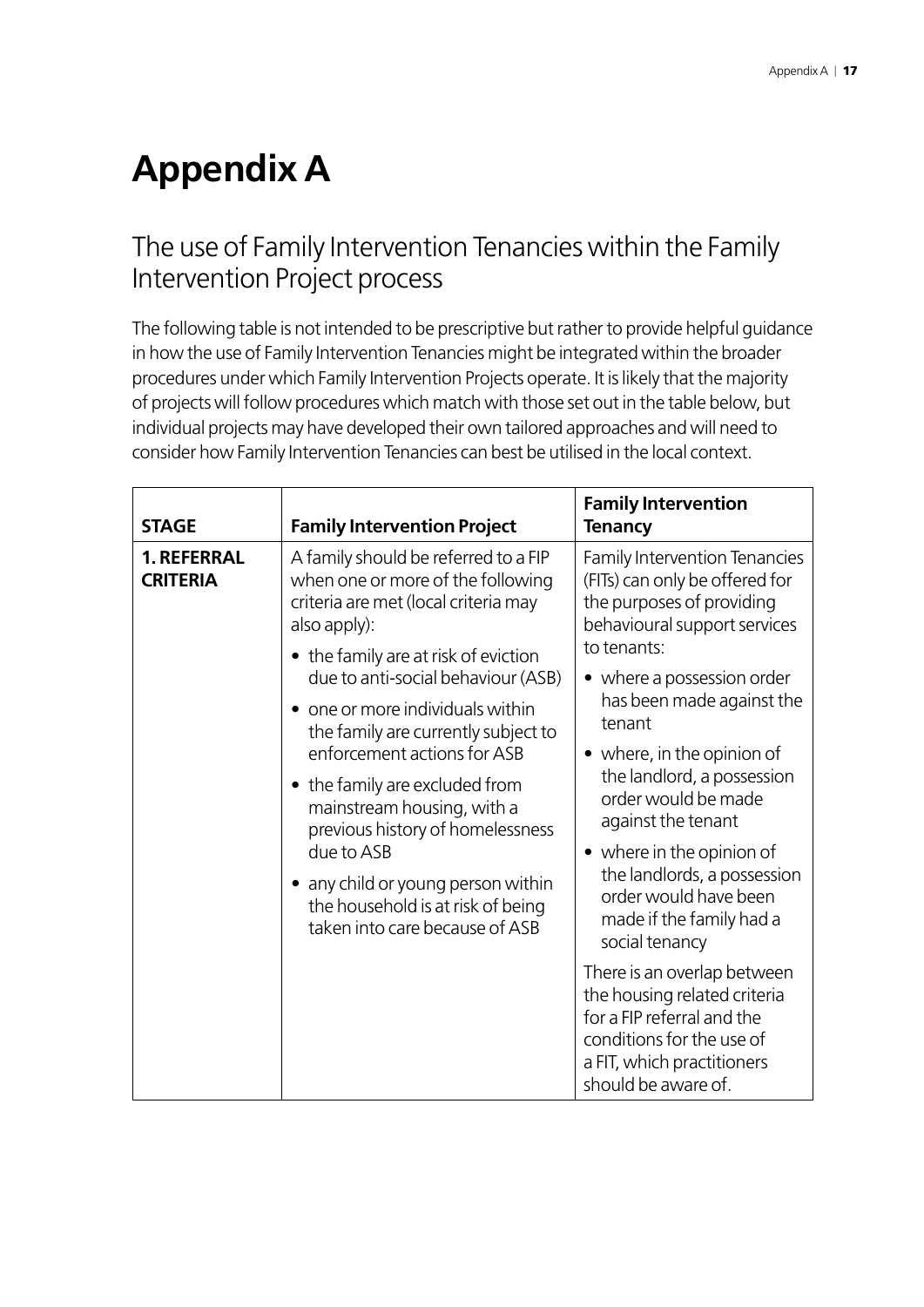| <b>STAGE</b>                                        | <b>Family Intervention Project</b>                                                                                                                                                                                                                                                                                                                                                                                                                                                                                                                                                                                                                                                                                                                                                                          | <b>Family Intervention</b><br><b>Tenancy</b>                                                                                                                                    |
|-----------------------------------------------------|-------------------------------------------------------------------------------------------------------------------------------------------------------------------------------------------------------------------------------------------------------------------------------------------------------------------------------------------------------------------------------------------------------------------------------------------------------------------------------------------------------------------------------------------------------------------------------------------------------------------------------------------------------------------------------------------------------------------------------------------------------------------------------------------------------------|---------------------------------------------------------------------------------------------------------------------------------------------------------------------------------|
| 2. AGREE KEY<br><b>ASPECTS OF</b><br><b>PROJECT</b> | There are three distinct models for<br>delivering FIPs. A key decision of the<br>FIP referral process is therefore to<br>decide the model, or combination of<br>models, that will be appropriate to<br>the family. The three models are:                                                                                                                                                                                                                                                                                                                                                                                                                                                                                                                                                                    | A FIT cannot be offered to<br>tenants who are receiving<br>assertive outreach support<br>services in their own homes.<br>If it is decided to offer<br>support in a dispersed or |
|                                                     | OUTREACH: low/medium outreach<br>support services to families in their<br>own home.                                                                                                                                                                                                                                                                                                                                                                                                                                                                                                                                                                                                                                                                                                                         | purpose-built unit then a FIT<br>may be appropriate.                                                                                                                            |
|                                                     | DISPERSED UNIT: medium/high<br>outreach support services and a non-<br>secure tenancy in a managed unit of<br>accommodation in the community.<br>This support accommodation<br>service would be offered on the<br>same criteria as outreach, but where<br>the family's behaviour is so serious<br>that to remain in their present<br>accommodation would place an<br>unacceptable burden on the local<br>community and would offer the<br>family little hope of success.                                                                                                                                                                                                                                                                                                                                    | Practitioners need to ensure<br>they are fully familiar with<br>the process and understand<br>the law which governs this<br>type of tenancy.                                    |
|                                                     | PURPOSE-BUILT UNIT: high<br>level support and supervised<br>accommodation within a residential<br>purpose-built unit where families<br>live alongside project staff on<br>site. The key distinction between<br>families best accommodated<br>in purpose-built units versus<br>dispersed accommodation is the<br>complexity of their needs. In both<br>cases, serious anti-social behaviour<br>makes a continuation in current<br>accommodation intolerable.<br>However, families who require<br>purpose-built units are likely to<br>face serious family dysfunction,<br>homelessness, child protection<br>issues, mental health, substance<br>abuse and chaotic lifestyles. To<br>address their behaviour will require<br>the highest levels of support and<br>supervision on a twenty four hour<br>basis. |                                                                                                                                                                                 |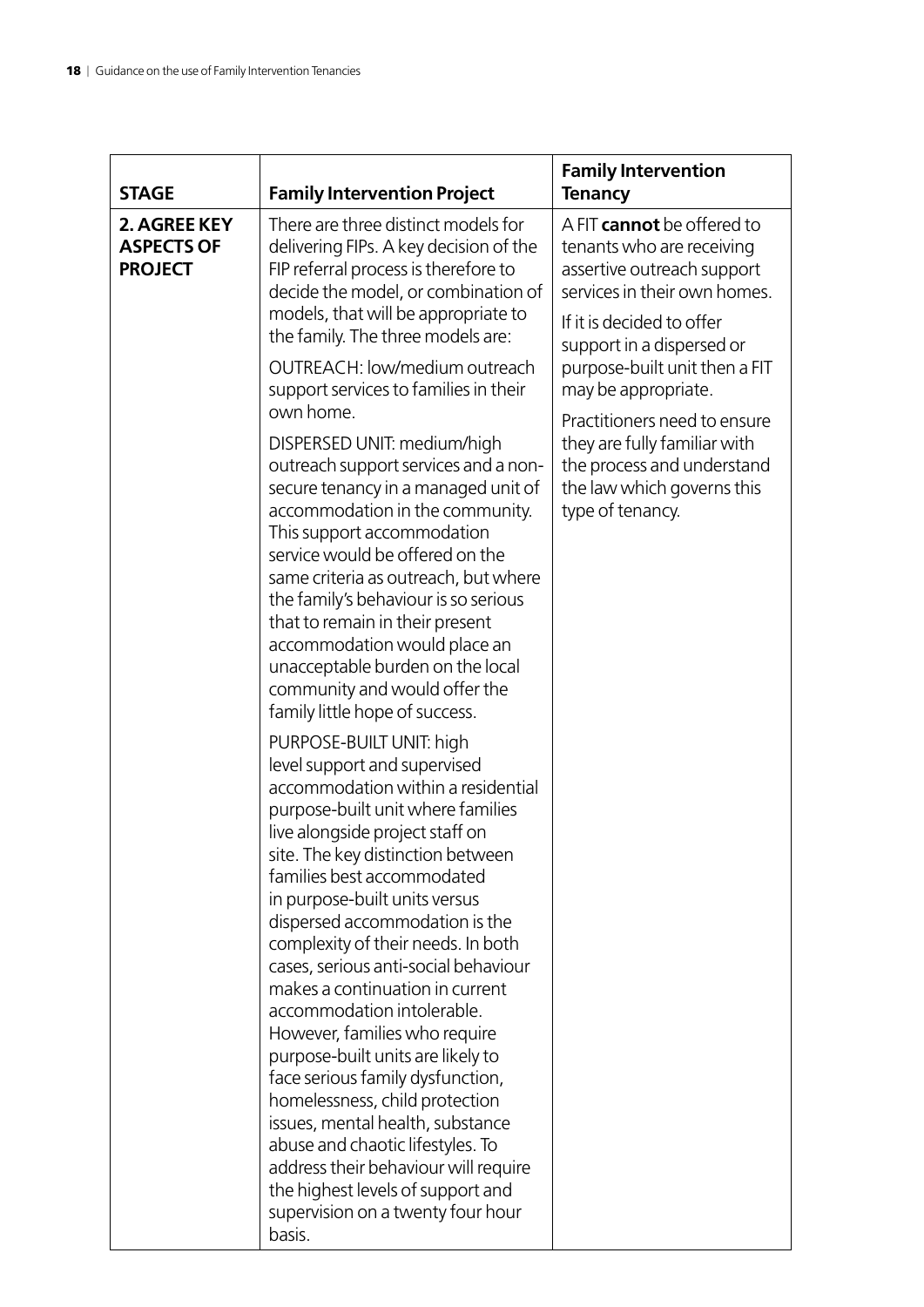| <b>STAGE</b>                          | <b>Family Intervention Project</b>                                                                                                                                                                                                                                                                                                                                                                                                                                                                                                                                                                                                                                                           | <b>Family Intervention</b><br><b>Tenancy</b>                                                                                                                                                                        |
|---------------------------------------|----------------------------------------------------------------------------------------------------------------------------------------------------------------------------------------------------------------------------------------------------------------------------------------------------------------------------------------------------------------------------------------------------------------------------------------------------------------------------------------------------------------------------------------------------------------------------------------------------------------------------------------------------------------------------------------------|---------------------------------------------------------------------------------------------------------------------------------------------------------------------------------------------------------------------|
| <b>3. REFERRAL</b><br><b>RECEIVED</b> | Following receipt of a referral, the<br>FIP manager should check that<br>referral criteria are met and then<br>allocate the case to a key worker.<br>The key worker should then<br>call a referral meeting within an<br>agreed timescale. At this stage a<br>risk assessment should be carried<br>out covering the safety of project<br>workers when visiting families in<br>their own home. Prior to the referral<br>meeting, the key worker should<br>visit the family to offer information<br>about the FIP, explain their role and<br>answer any questions the family<br>may have. This initial visit is an<br>opportunity to engage with a family<br>and begin to build a relationship. | Project leaflets should be<br>left with the family. Leaflets<br>should contain information<br>about FITs.                                                                                                           |
| <b>4. REFERRAL</b><br><b>MEETING</b>  | The purpose of the referral meeting<br>is to secure agreement from the<br>family to work with the FIP and to<br>secure the commitment of relevant<br>agencies to participate in work<br>relating to the family. The family,<br>key worker and all relevant agencies<br>should attend this meeting. The<br>meeting should be chaired by the<br>key worker. The background to the<br>case and the reasons for referral<br>should be discussed. The outcome<br>of the meeting should be to gain<br>agreement from the family to<br>undertake the assessment.                                                                                                                                    | The referral meeting presents<br>an opportunity to briefly<br>introduce the idea of a FIT,<br>especially if the referral<br>indicates that a residential<br>service would best meet the<br>family's needs.          |
| 5. ASSESSMENT                         | A comprehensive whole family<br>assessment should clearly<br>identify areas of need within the<br>family and conclude with a clear<br>recommendation for the type of<br>intervention to tackle the family's<br>anti-social behaviour. Assessment<br>reports should be agreed with<br>families and then presented and<br>used as a basis for discussion at the<br>assessment review meeting.                                                                                                                                                                                                                                                                                                  | Any assessment should<br>explicitly include coverage<br>of whether a FIT is an<br>appropriate measure in light<br>of the needs of any child or<br>young person as well the<br>broader needs of the whole<br>family. |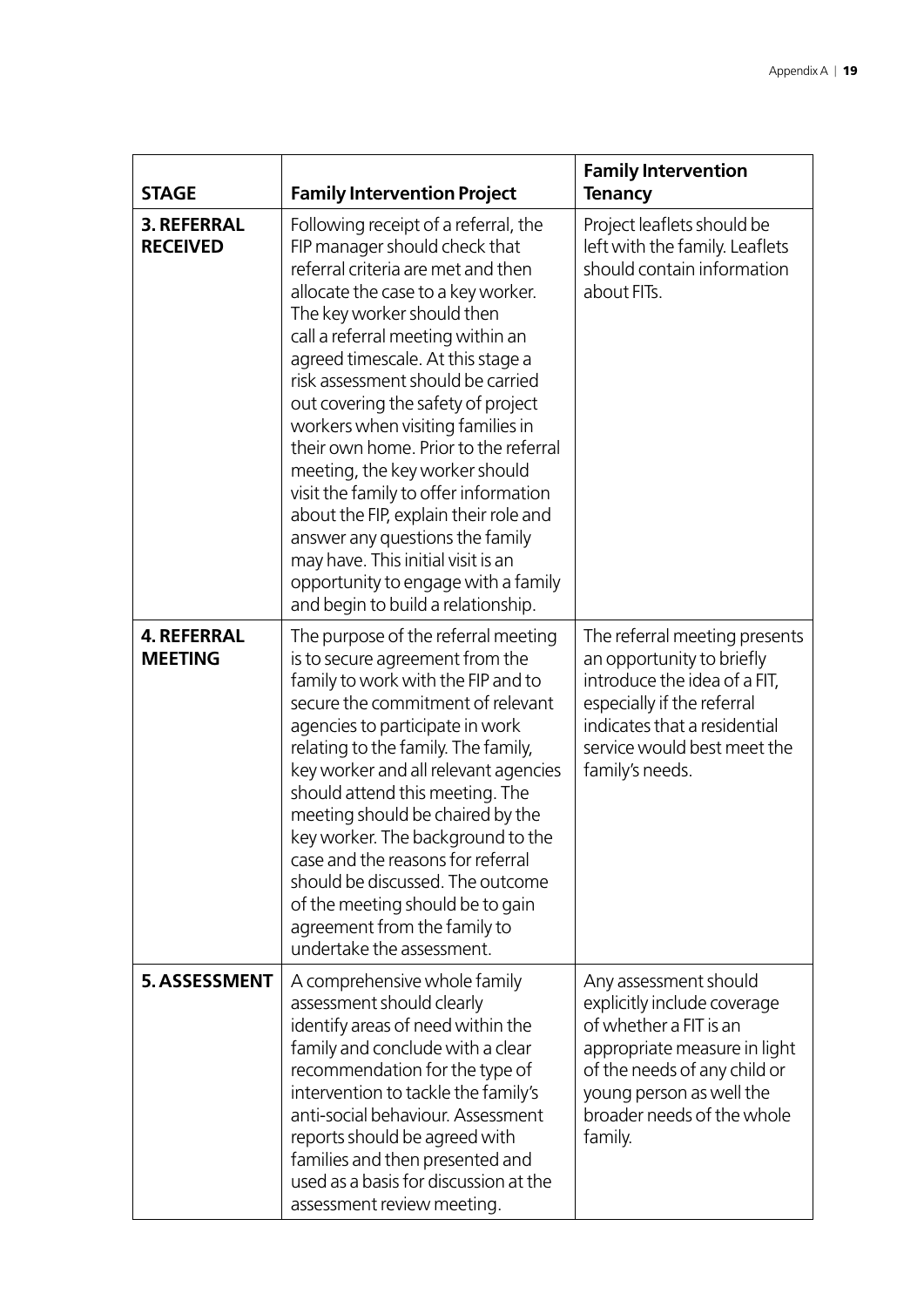| <b>STAGE</b>                                                                                                                              | <b>Family Intervention Project</b>                                                                                                                                                                                                                                                                     | <b>Family Intervention</b><br><b>Tenancy</b>                                                                                                                                                                                                                                                                                                                                                                                                                                                                                                                                                                                                                                                                                                                                                                                                                                                                                                                    |
|-------------------------------------------------------------------------------------------------------------------------------------------|--------------------------------------------------------------------------------------------------------------------------------------------------------------------------------------------------------------------------------------------------------------------------------------------------------|-----------------------------------------------------------------------------------------------------------------------------------------------------------------------------------------------------------------------------------------------------------------------------------------------------------------------------------------------------------------------------------------------------------------------------------------------------------------------------------------------------------------------------------------------------------------------------------------------------------------------------------------------------------------------------------------------------------------------------------------------------------------------------------------------------------------------------------------------------------------------------------------------------------------------------------------------------------------|
| <b>6. ASSESSMENT</b><br><b>REVIEW</b><br><b>MEETING-</b><br><b>IDENTIFICATION</b><br>OF DISPERSED/<br><b>PURPOSE-BUILT</b><br><b>UNIT</b> | The assessment review meeting is to<br>feed back to the agencies involved<br>with the family the outcome of the<br>assessment and agree input to the<br>family's behaviour contract. It should<br>be attended by the family and all<br>agencies working with them and be<br>chaired by the key worker. | Though led by the FIP key<br>worker, the landlord needs<br>to have been closely involved<br>with proceedings by this<br>stage of the process. This is<br>important because at this<br>stage the landlord must have<br>designated a property/space<br>for the family in a dispersed/<br>purpose-built unit FIP, if<br>only on a conditional basis.<br>At this meeting it is more<br>realistic that the housing<br>provider would be tasked<br>with identifying a dispersed<br>property within a given<br>timescale. Similarly, the FIP<br>staff will know if a purpose-<br>built unit space is available as<br>they will be managing that<br>accommodation.<br>Provided the property<br>has been conditionally<br>designated by the landlord,<br>the family should be<br>informed that a FIT will be<br>offered to them and the pre-<br>FIT notice should be served<br>on the tenant, outlining (as<br>per s297(5) of the Housing<br>and Regeneration Act 2008): |
|                                                                                                                                           |                                                                                                                                                                                                                                                                                                        | • reasons for offering the FIT                                                                                                                                                                                                                                                                                                                                                                                                                                                                                                                                                                                                                                                                                                                                                                                                                                                                                                                                  |
|                                                                                                                                           |                                                                                                                                                                                                                                                                                                        | • details of the<br>accommodation the FIT<br>will be applicable to                                                                                                                                                                                                                                                                                                                                                                                                                                                                                                                                                                                                                                                                                                                                                                                                                                                                                              |
|                                                                                                                                           |                                                                                                                                                                                                                                                                                                        | • the other terms of the FIT<br>(including those pertaining<br>to behaviour)                                                                                                                                                                                                                                                                                                                                                                                                                                                                                                                                                                                                                                                                                                                                                                                                                                                                                    |
|                                                                                                                                           |                                                                                                                                                                                                                                                                                                        | an explanation of the<br>$\bullet$<br>insecure nature of a FIT (in<br>comparison to a secure/<br>assured tenancy)                                                                                                                                                                                                                                                                                                                                                                                                                                                                                                                                                                                                                                                                                                                                                                                                                                               |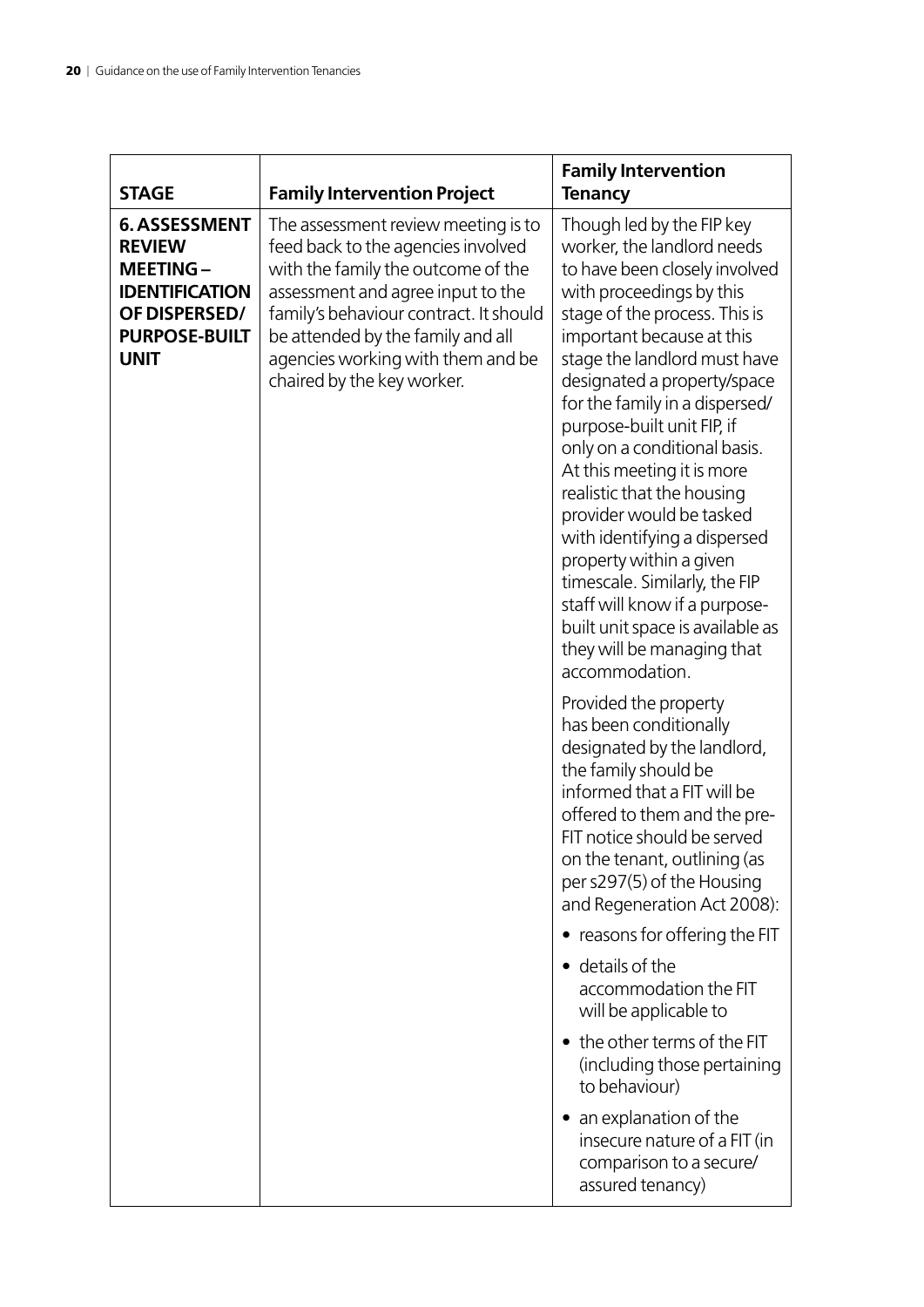| <b>STAGE</b>                                                                                       | <b>Family Intervention Project</b>                                                                                                                                                                                                                                                                                                                                                                                                                                                                                                                                                                                                                                                                                                                        | <b>Family Intervention</b><br><b>Tenancy</b>                                                                                                                                                                                                                                                                                                                                                                                                                                                                                                                             |
|----------------------------------------------------------------------------------------------------|-----------------------------------------------------------------------------------------------------------------------------------------------------------------------------------------------------------------------------------------------------------------------------------------------------------------------------------------------------------------------------------------------------------------------------------------------------------------------------------------------------------------------------------------------------------------------------------------------------------------------------------------------------------------------------------------------------------------------------------------------------------|--------------------------------------------------------------------------------------------------------------------------------------------------------------------------------------------------------------------------------------------------------------------------------------------------------------------------------------------------------------------------------------------------------------------------------------------------------------------------------------------------------------------------------------------------------------------------|
| <b>6. ASSESSMENT</b><br><b>REVIEW</b><br><b>MEETING-</b><br><b>IDENTIFICATION</b><br>OF DISPERSED/ |                                                                                                                                                                                                                                                                                                                                                                                                                                                                                                                                                                                                                                                                                                                                                           | • an explanation that<br>the tenant is under no<br>compulsion to either give<br>up his existing tenancy or<br>accept the FIT                                                                                                                                                                                                                                                                                                                                                                                                                                             |
| <b>PURPOSE-</b><br><b>BUILT UNIT</b><br>(continued)                                                |                                                                                                                                                                                                                                                                                                                                                                                                                                                                                                                                                                                                                                                                                                                                                           | • an explanation of the<br>possible consequence<br>of not accepting the FIP<br>support services and FIT                                                                                                                                                                                                                                                                                                                                                                                                                                                                  |
|                                                                                                    |                                                                                                                                                                                                                                                                                                                                                                                                                                                                                                                                                                                                                                                                                                                                                           | advice as to how the<br>tenant may obtain<br>assistance in relation to the<br>FIT notice served on him                                                                                                                                                                                                                                                                                                                                                                                                                                                                   |
|                                                                                                    |                                                                                                                                                                                                                                                                                                                                                                                                                                                                                                                                                                                                                                                                                                                                                           | The reason for issuing<br>the notice at this point is<br>that it provides the family<br>enough time before the<br>commencement of their<br>support programme to<br>consider the implications of<br>accepting a FIT and, if they so<br>choose, to seek independent<br>advice (as per the last bullet<br>point above).                                                                                                                                                                                                                                                     |
| 7. AGREE<br><b>BEHAVIOUR</b><br><b>CONTRACT</b><br><b>WITH FAMILY</b>                              | The behaviour contract (referred to<br>as a "behaviour support agreement"<br>in the Housing and Regeneration<br>Act 2008) is an agreement between<br>the family, the FIP and any other<br>agencies who are contributing to<br>the support package. The contract<br>should clearly identify the input,<br>processes, outcomes and sanctions.<br>For example, it should detail the type<br>of support to be offered and how it<br>will be delivered: by which agency;<br>on what day and how often; the<br>intended outcome of the described<br>piece of work; and what sanctions<br>would be imposed should the<br>family refuse to engage or change<br>behaviour. Behaviour contracts are<br>working documents and should be<br>reviewed every 6/8 weeks. | This is the point at which<br>the FIT agreement should<br>be signed by the tenant<br>(immediately after which<br>they would normally sign<br>the behaviour support<br>agreement). It is important<br>that the FIT is signed at<br>this point because it will<br>represent to the family a<br>clear link between it (the FIT)<br>and the "behaviour support<br>agreement".<br>It is important that the FIT<br>agreement is drafted in<br>such a manner that failure<br>to comply with the agreed<br>contract could result in the<br>landlord issuing a notice to<br>quit. |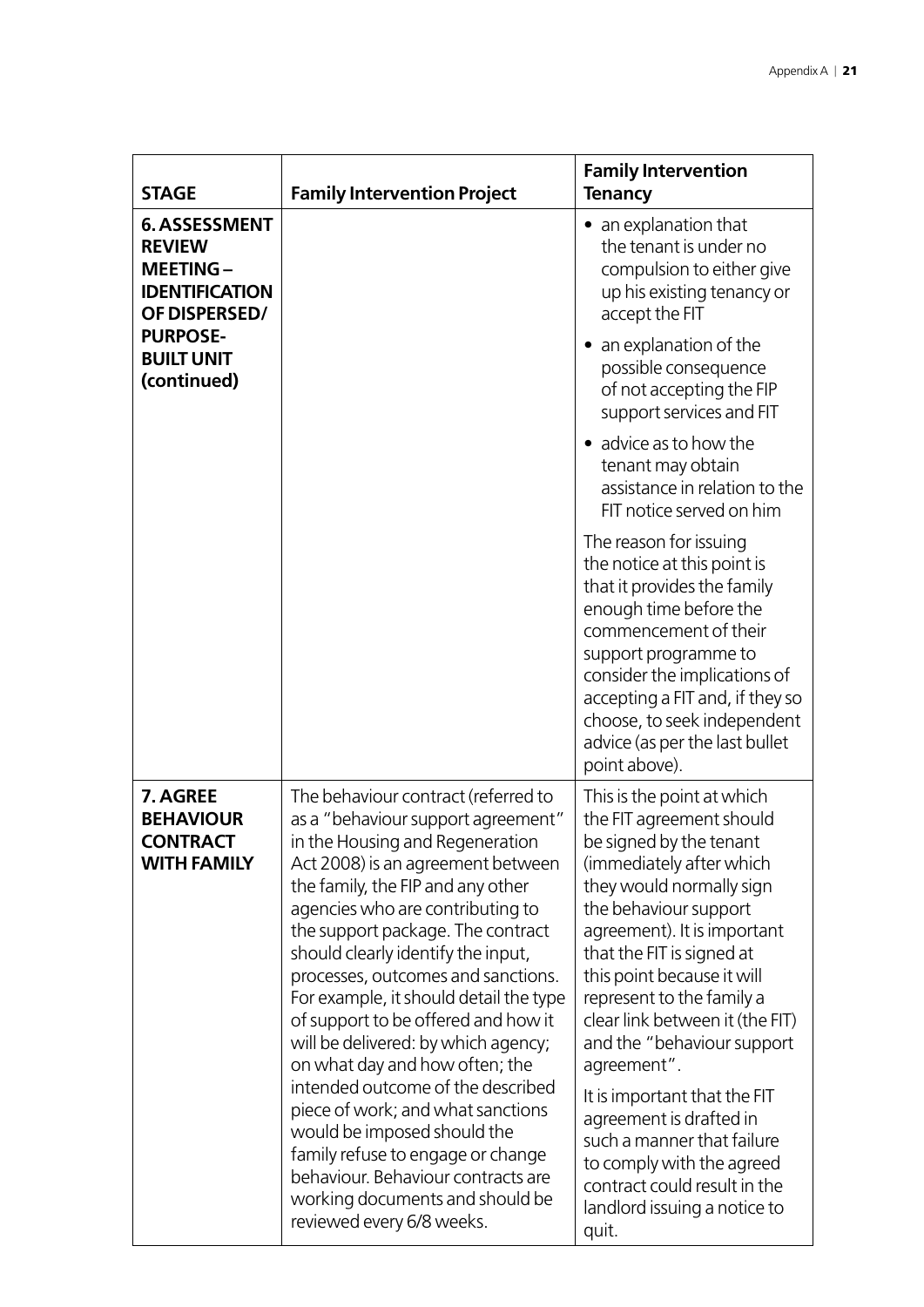| <b>STAGE</b>                | <b>Family Intervention Project</b>                                                                                                                                                                                                                                                                                                                                                                                         | <b>Family Intervention</b><br><b>Tenancy</b>                                                                                                                                                                   |
|-----------------------------|----------------------------------------------------------------------------------------------------------------------------------------------------------------------------------------------------------------------------------------------------------------------------------------------------------------------------------------------------------------------------------------------------------------------------|----------------------------------------------------------------------------------------------------------------------------------------------------------------------------------------------------------------|
| <b>8. REVIEWS</b>           | Reviews should be called no less<br>than every eight weeks and should<br>be attended by the family and those<br>agencies contributing support as<br>detailed in the behaviour contract.<br>The purpose of reviews is for the                                                                                                                                                                                               | During these reviews,<br>compliance with terms of the<br>FIT should be considered and<br>discussed with the family,<br>especially if compliance is<br>questionable.                                            |
|                             | family and agencies to consider<br>progress and amend the behaviour<br>contract accordingly. They should<br>be chaired by the key worker and<br>minuted.                                                                                                                                                                                                                                                                   | Any breaches of the terms of<br>the FIT should be brought to<br>the attention of the family as<br>early as possible so that they<br>are clear what is expected<br>of them in retaining the<br>tenancy.         |
| 9. CLOSING A<br><b>CASE</b> | Cases should only be closed where<br>there is agreement and clear<br>evidence that the family's anti-social<br>behaviour has stopped and that they<br>have made sustainable changes to<br>their lives. Every FIP should devise<br>an exit strategy to ensure that work<br>with a family ends in a planned and<br>co-ordinated way and whether<br>signposting to further specialists or<br>mainstream service is necessary. | Because FITs can only be used<br>where behaviour support<br>services are being provided,<br>when the FIP comes to an<br>end a family's future housing<br>needs should form a key part<br>of the exit strategy. |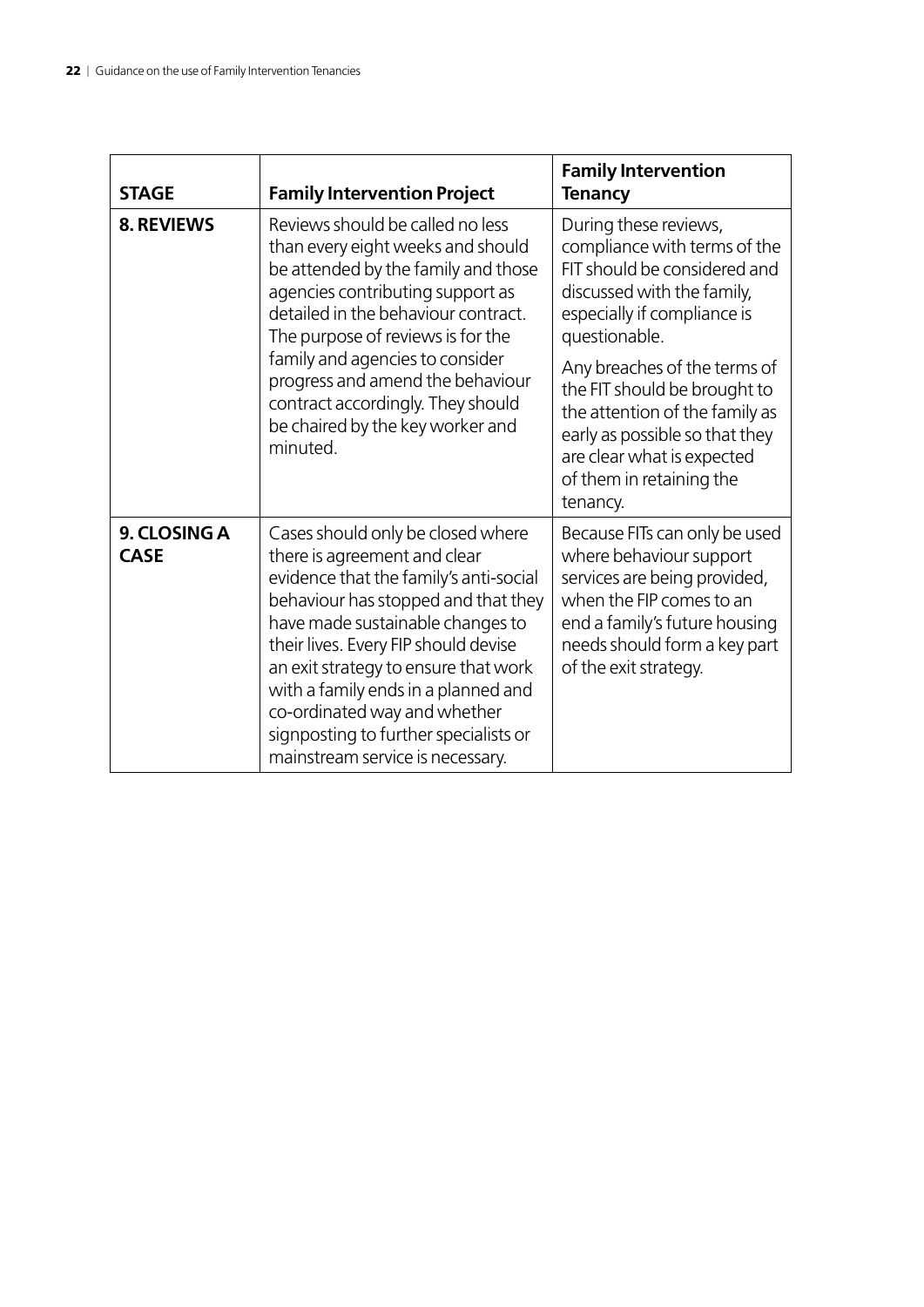# **Appendix B**

### **HOUSING & REGENERATION ACT 2008**

#### *Family intervention tenancies*

### **297 Family intervention tenancies: general**

(1) In Schedule 1 to the Housing Act 1985 (c. 68) (tenancies which are not secure tenancies) after paragraph 4 insert—

"*Family intervention tenancies* 

4ZA (1) A tenancy is not a secure tenancy if it is a family intervention tenancy.

(2) But a tenancy mentioned in sub-paragraph (1) becomes a secure tenancy if the landlord notifies the tenant that it is to be regarded as a secure tenancy.

(3) In this paragraph "a family intervention tenancy" means, subject to subparagraph (4), a tenancy granted by a local housing authority in respect of a dwelling-house—

(a) to a person ("the new tenant") against whom a possession order under section 84 in respect of another dwelling-house—

(i) has been made, in relation to a secure tenancy, on ground 2 or 2A of Part 1 of Schedule 2;

(ii) could, in the opinion of the authority, have been so made in relation to such a tenancy; or

(iii) could, in the opinion of the authority, have been so made if the person had had such a tenancy; and

(b) for the purposes of the provision of behaviour support services.

(4) A tenancy is not a family intervention tenancy for the purposes of this paragraph if the local housing authority has failed to serve a notice under subparagraph (5) on the new tenant before the new tenant entered into the tenancy.

(5) A notice under this sub-paragraph is a notice stating—

(a) the reasons for offering the tenancy to the new tenant;

(b) the dwelling-house in respect of which the tenancy is to be granted;

(c) the other main terms of the tenancy (including any requirements on the new tenant in respect of behaviour support services);

(d) the security of tenure available under the tenancy and any loss of security of tenure which is likely to result from the new tenant agreeing to enter into the tenancy;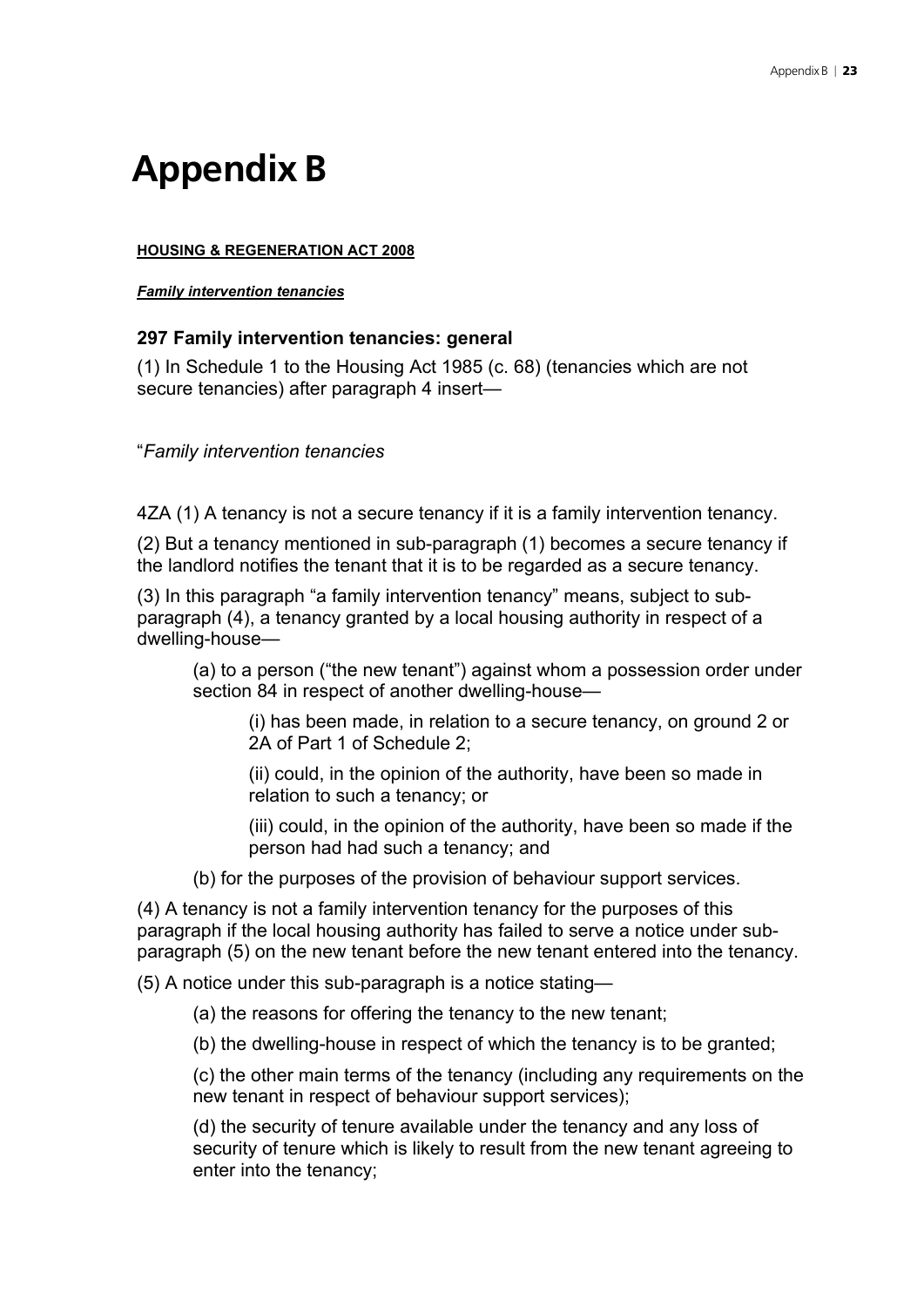(e) that the new tenant is not obliged to enter into the tenancy or (unless otherwise required to do so) to surrender any existing tenancy or possession of a dwelling-house;

(f) any likely action by the local housing authority if the new tenant does not enter into the tenancy or surrender any existing tenancy or possession of a dwelling-house.

(6) The appropriate national authority may by regulations made by statutory instrument amend sub-paragraph (5).

(7) A notice under sub-paragraph (5) must contain advice to the new tenant as to how the new tenant may be able to obtain assistance in relation to the notice.

(8) The appropriate national authority may by regulations made by statutory instrument make provision about the type of advice to be provided in such notices.

(9) Regulations under this paragraph may contain such transitional, transitory or saving provision as the appropriate national authority considers appropriate.

(10) A statutory instrument containing (whether alone or with other provision) regulations under this paragraph which amend or repeal any of paragraphs (a) to (f) of sub-paragraph (5) may not be made—

(a) by the Secretary of State unless a draft of the instrument has been laid before, and approved by a resolution of, each House of Parliament; and

(b) by the Welsh Ministers unless a draft of the instrument has been laid before, and approved by a resolution of, the National Assembly for Wales.

(11) Subject to this, a statutory instrument containing regulations made under this paragraph—

(a) by the Secretary of State is subject to annulment in pursuance of a resolution of either House of Parliament; and

(b) by the Welsh Ministers is subject to annulment in pursuance of a resolution of the National Assembly for Wales.

(12) In this paragraph—

• "appropriate national authority"—

(a) in relation to England, means the Secretary of State; and (b) in relation to Wales, means the Welsh Ministers;

- "behaviour support agreement" means an agreement in writing about behaviour and the provision of support services made between the new tenant and the local housing authority concerned (or between persons who include those persons);
- "behaviour support services" means relevant support services to be provided by any person to—

(a) the new tenant; or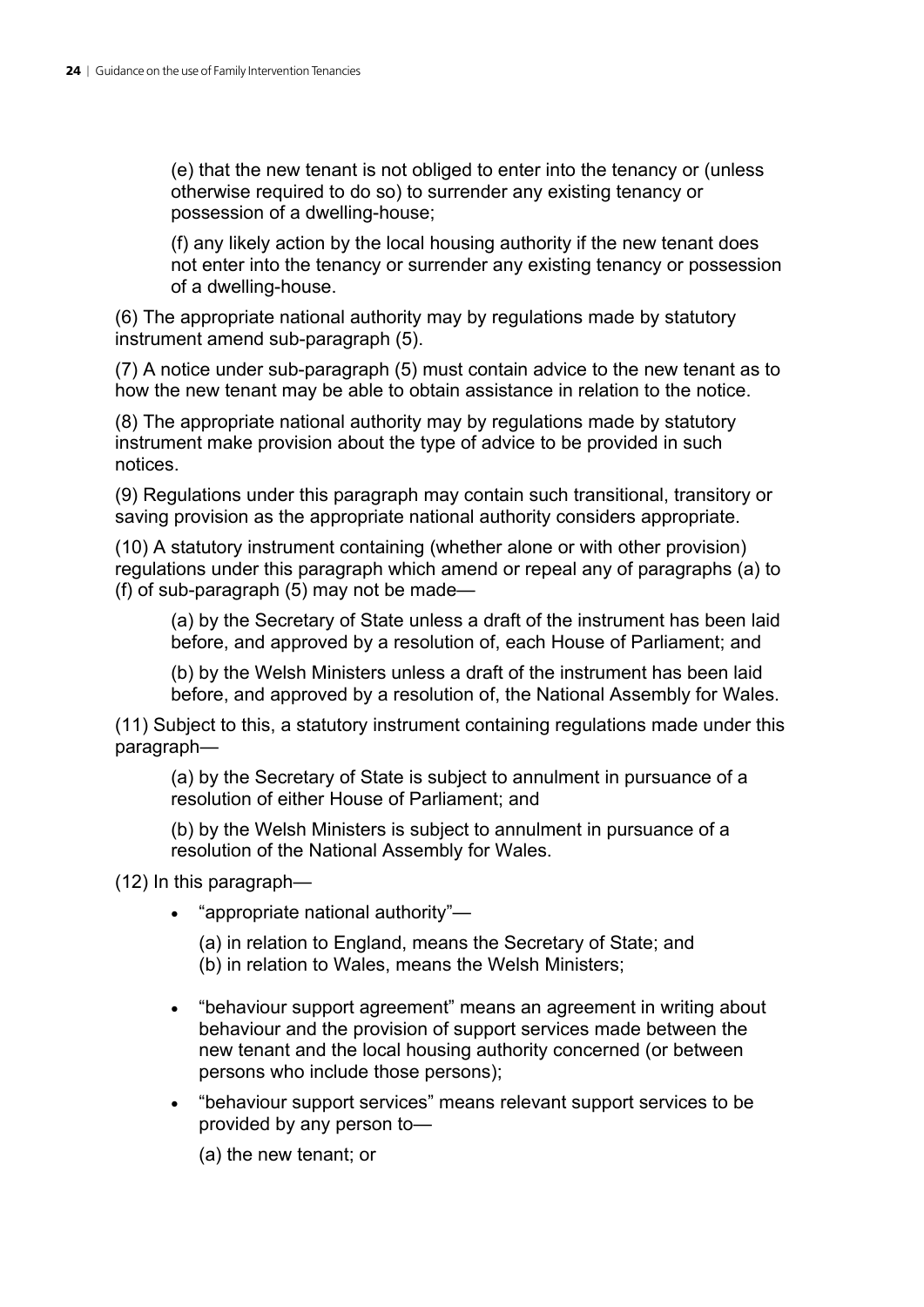(b) any person who is to reside with the new tenant;

for the purpose of addressing the kind of behaviour which led to the new tenant falling within sub-paragraph (3)(a);

- "family intervention tenancy" has the meaning given by sub-paragraph  $(3)$ :
- "the new tenant" has the meaning given by sub-paragraph (3)(a);
- "relevant support services" means support services of a kind identified in a behaviour support agreement and designed to meet such needs of the recipient as are identified in the agreement."

(2) In Part 1 of Schedule 1 to the Housing Act 1988 (c. 50) (tenancies which cannot be assured tenancies) after paragraph 12 insert—

"*Family intervention tenancies* 

12ZA (1) A family intervention tenancy.

(2) But a family intervention tenancy becomes an assured tenancy if the landlord notifies the tenant that it is to be regarded as an assured tenancy.

(3) In this paragraph "a family intervention tenancy" means, subject to subparagraph (4), a tenancy granted by a registered provider of social housing or a registered social landlord ("the landlord") in respect of a dwelling-house—

(a) to a person ("the new tenant") against whom a possession order under section 7 in respect of another dwelling-house—

(i) has been made, in relation to an assured tenancy, on ground 14 or 14A of Part 2 of Schedule 2;

(ii) could, in the opinion of the landlord, have been so made in relation to such a tenancy; or

(iii) could, in the opinion of the landlord, have been so made if the person had had such a tenancy; and

(b) for the purposes of the provision of behaviour support services.

(4) A tenancy is not a family intervention tenancy for the purposes of this paragraph if the landlord has failed to serve a notice under sub-paragraph (5) on the new tenant before the new tenant entered into the tenancy.

(5) A notice under this sub-paragraph is a notice stating—

(a) the reasons for offering the tenancy to the new tenant;

(b) the dwelling-house in respect of which the tenancy is to be granted;

(c) the other main terms of the tenancy (including any requirements on the new tenant in respect of behaviour support services);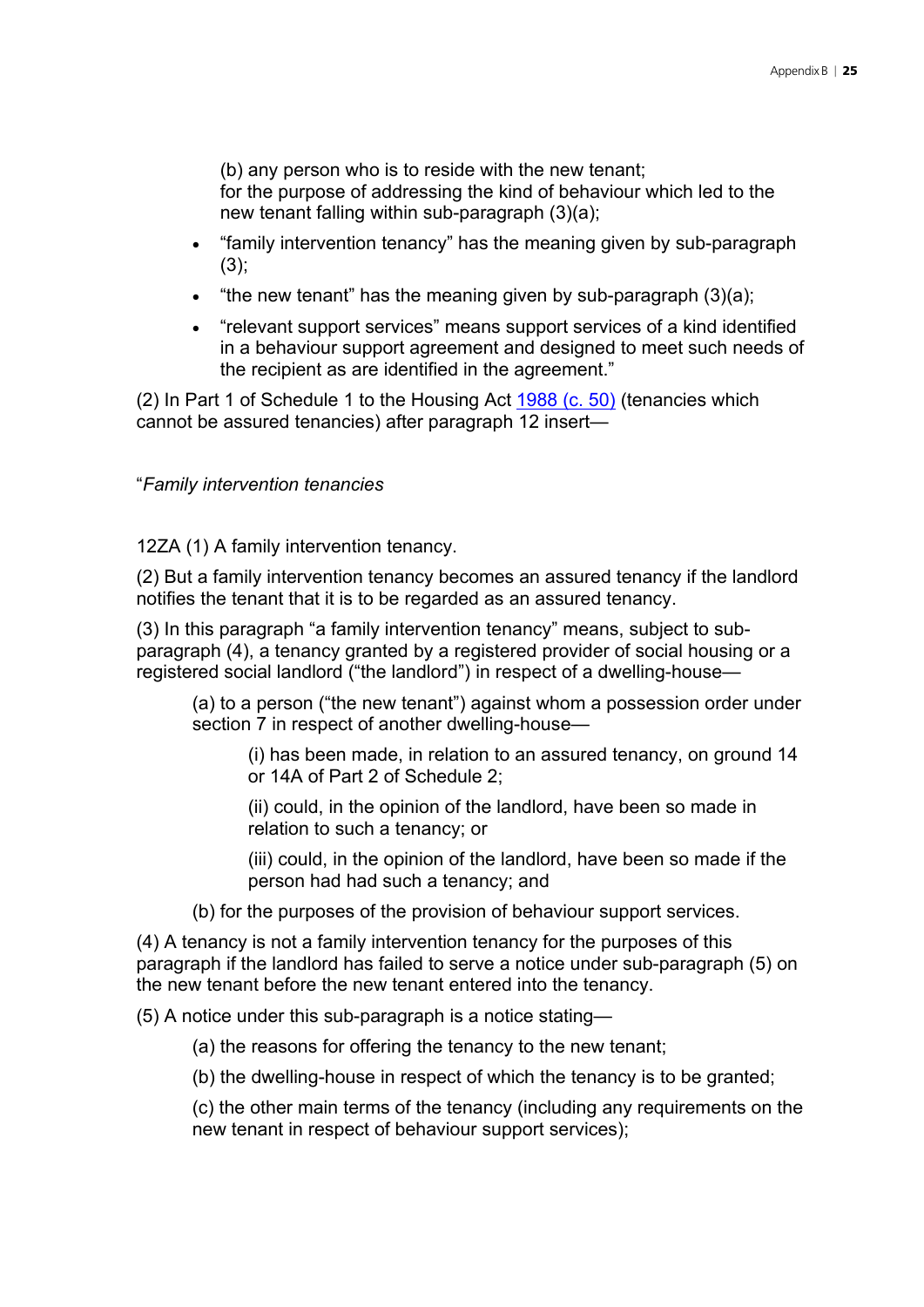(d) the security of tenure available under the tenancy and any loss of security of tenure which is likely to result from the new tenant agreeing to enter into the tenancy;

(e) that the new tenant is not obliged to enter into the tenancy or (unless otherwise required to do so) to surrender any existing tenancy or possession of a dwelling-house;

(f) any likely action by the landlord if the new tenant does not enter into the tenancy or surrender any existing tenancy or possession of a dwellinghouse.

(6) The appropriate national authority may by regulations made by statutory instrument amend sub-paragraph (5).

(7) A notice under sub-paragraph (5) must contain advice to the new tenant as to how the new tenant may be able to obtain assistance in relation to the notice.

(8) The appropriate national authority may by regulations made by statutory instrument make provision about the type of advice to be provided in such notices.

(9) Regulations under this paragraph may contain such transitional, transitory or saving provision as the appropriate national authority considers appropriate.

(10) A statutory instrument containing (whether alone or with other provision) regulations under this paragraph which amend or repeal any of paragraphs (a) to (f) of sub-paragraph (5) may not be made—

(a) by the Secretary of State unless a draft of the instrument has been laid before, and approved by a resolution of, each House of Parliament; and

(b) by the Welsh Ministers unless a draft of the instrument has been laid before, and approved by a resolution of, the National Assembly for Wales.

(11) Subject to this, a statutory instrument containing regulations made under this paragraph—

(a) by the Secretary of State is subject to annulment in pursuance of a resolution of either House of Parliament; and

(b) by the Welsh Ministers is subject to annulment in pursuance of a resolution of the National Assembly for Wales.

(12) In this paragraph—

• "appropriate national authority"—

(a) in relation to England, means the Secretary of State; and (b) in relation to Wales, means the Welsh Ministers;

• "behaviour support agreement" means an agreement in writing about behaviour and the provision of support services made between the new tenant, the landlord and the local housing authority for the district in which the dwelling-house which is to be subject to the new tenancy is situated (or between persons who include those persons);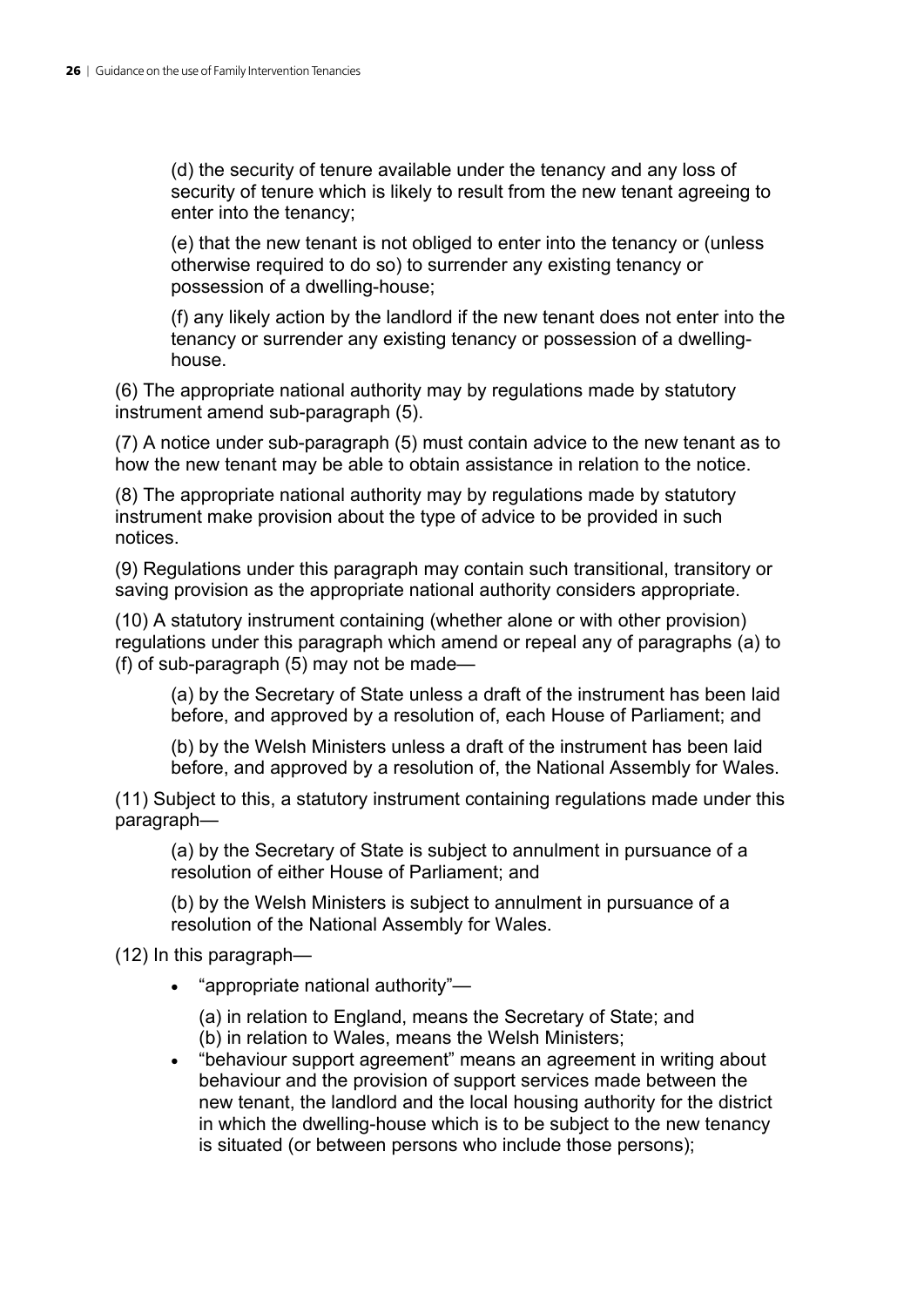• "behaviour support services" means relevant support services to be provided by any person to—

(a) the new tenant; or (b) any person who is to reside with the new tenant; for the purpose of addressing the kind of behaviour which led to the new tenant falling within sub-paragraph (3)(a);

- "family intervention tenancy" has the meaning given by sub-paragraph  $(3)$ :
- "landlord" has the meaning given by sub-paragraph (3);
- "local housing authority" (and the reference to its district) has the same meaning as in the Housing Act 1985 (see sections 1 and 2(1) of that Act);
- "the new tenant" has the meaning given by sub-paragraph (3)(a);
- "registered social landlord" has the same meaning as in Part 1 of the Housing Act 1996;
- "relevant support services" means support services of a kind identified in a behaviour support agreement and designed to meet such needs of the recipient as are identified in the agreement."

(3) This section does not apply to any tenancy granted before the coming into force of this section.

### **298 Certain family intervention tenancies: termination**

(1) A local housing authority must not serve a notice to quit on the tenant of a family intervention tenancy unless—

(a) the authority has served a notice under subsection (2) on the tenant, and

(b) either—

(i) the tenant has not requested a review of the kind mentioned in subsection (2)(e) within the period of 14 days beginning with the service of the notice,

(ii) any such request has been withdrawn, or

(iii) the authority has served a notice on the tenant under subsection (4)(b).

- (2) A notice under this subsection is a notice in writing stating—
	- (a) that the authority has decided to serve a notice to quit on the tenant,
	- (b) the effect of serving a notice to quit,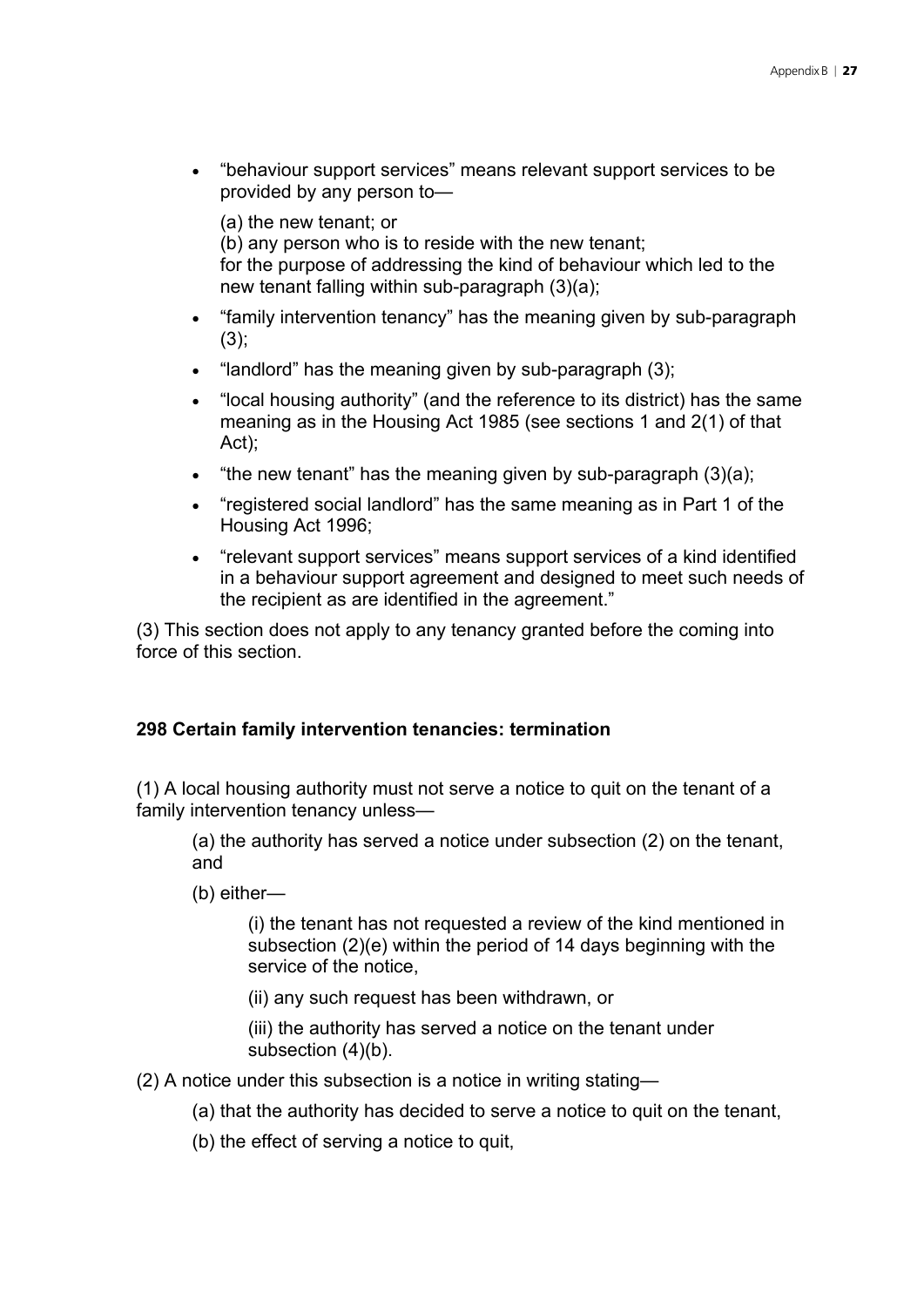(c) the reasons for the authority's decision,

(d) when the authority is intending to serve the notice to quit, and

(e) that the tenant has the right to request, within the period of 14 days beginning with the service of the notice under this subsection, a review of the authority's decision.

(3) Subsection (4) applies if the tenant requests a review of the kind mentioned in subsection (2)(e) within the period of 14 days beginning with the service of the notice under subsection (2) and the request is not withdrawn.

(4) The local housing authority must—

(a) review its decision to serve a notice to quit on the tenant, and

(b) serve a notice on the tenant informing the tenant of the decision of the authority on the review and the reasons for it.

(5) The appropriate national authority may by regulations make provision about the procedure to be followed in connection with such a review.

(6) Regulations under subsection (5) may, in particular—

(a) specify the description of person who is to make the decision on a review,

(b) specify the circumstances in which the tenant is entitled to an oral hearing on a review,

(c) specify whether, and by whom, the tenant is entitled to be represented at such a hearing.

(7) A notice under subsection (2), and a notice to quit, served by a local housing authority in respect of a family intervention tenancy must contain advice to the tenant as to how the tenant may be able to obtain assistance in relation to the notice.

(8) The appropriate national authority may by regulations make provision about the type of advice to be provided in such notices.

(9) In this section—

• "appropriate national authority" means—

(a) in relation to England, the Secretary of State, and

- (b) in relation to Wales, the Welsh Ministers,
- "family intervention tenancy" has the same meaning as in paragraph 4ZA of Schedule 1 to the Housing Act 1985 (c. 68),

and other expressions used in this section and in paragraph 4ZA of that Schedule have the same meaning as in that paragraph.

(10) This section does not apply to any tenancy granted before the coming into force of this section.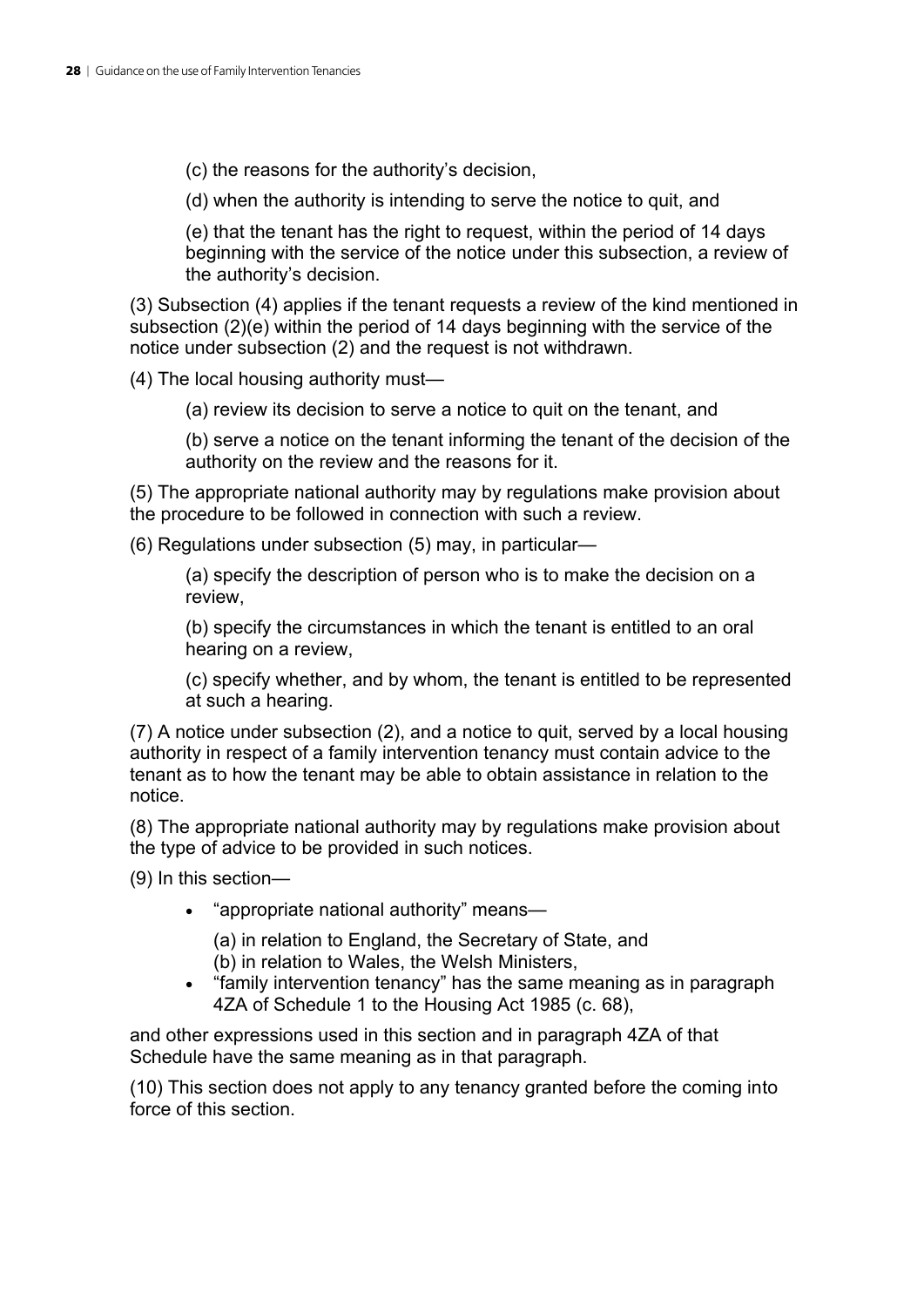## **Appendix C**

#### STATUTORY INSTRUMENTS

### **2008 No. 3111**

### **HOUSING, ENGLAND**

### The Family Intervention Tenancies (Review of Local Authority Decisions) (England) Regulations 2008

| Made                   | 4th December 2008  |
|------------------------|--------------------|
| Laid before Parliament | 11th December 2008 |
| Coming into force -    | 5th January 2009   |

The Secretary of State makes the following Regulations in exercise of the powers conferred by section 298(5) of the Housing and Regeneration Act 2008(**a**):

#### **Citation, commencement and application**

**1.**—(1) These Regulations may be cited as the Family Intervention Tenancies (Review of Local Authority Decisions) (England) Regulations 2008 and shall come into force on 5th January 2009.

(2) The Regulations apply in relation to dwelling-houses(**b**) in England only.

#### **Interpretation**

**2.** In these Regulations—

"the Act" means the Housing and Regeneration Act 2008;

"the authority" means the local housing authority(**c**);

"behaviour support services" has the same meaning as in paragraph 4ZA of Schedule 1 to the Housing Act 1985(**d**);

"family intervention tenancy" has the same meaning as in paragraph 4ZA of Schedule 1 to the Housing Act 1985;

"the review" means a review of the authority's decision to serve a notice to quit upon the tenant under section 298 of the Act; and

"the reviewer" means the person carrying out the review.

#### **Reviewers**

-

**3.**—(1) A reviewer must be a person who was not involved in the decision to serve a notice to quit upon the tenant.

<sup>(</sup>**a**) 2008 c.17. The Secretary of State is the appropriate national authority for making regulations under section 298 in relation to England: *see* section 298(9). Section 298 has been commenced for the purpose of making regulations, *see* S.I. 2008/3068 (C.132), article 4(3).

<sup>(</sup>**b**) For the meaning of "dwelling-house", *see* section 112 of the Housing Act 1985 (c.68).

<sup>(</sup>**c**) For the meaning of "local housing authority", *see* section 1 of the Housing Act 1985.

<sup>(</sup>**d**) 1985 c.68. Paragraph 4ZA was inserted by section 297 of the Housing and Regeneration Act 2008.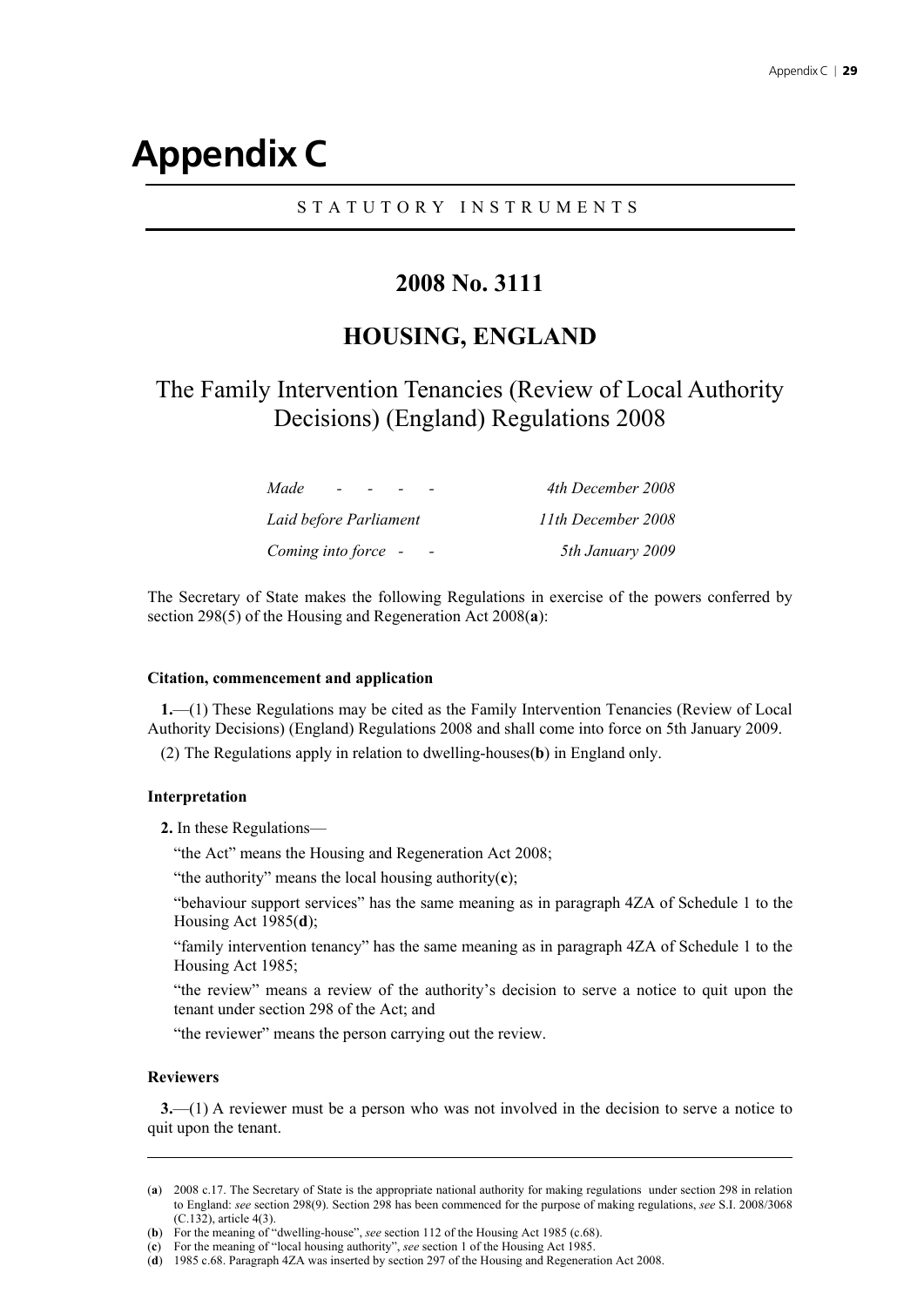(2) Where the review—

- (a) relates to a decision of an officer of the authority; and
- (b) the reviewer is another officer of that authority,

the reviewer must hold a more senior position within the authority than the officer whose decision is the subject of the review.

#### **Request for oral hearing**

**4.**—(1) The tenant may request a review by an oral hearing.

(2) The tenant must make such a request within 14 days of receipt of the notice under section 298(2) of the Act.

(3) Where the tenant has requested a review by oral hearing—

- (a) the hearing must not take place before the period referred to in paragraph 2 of Schedule 1 has expired; and
- (b) the authority must give—
	- (i) the tenant; and
	- (ii) any person providing behavioural support services to the tenant,

at least 7 days' notice of the date, place and time of the oral hearing.

(4) The procedure to be followed for an oral hearing is set out in Schedule 1.

#### **Review by written representations**

**5.**—(1) The review will take place by written representations, where the tenant—

- (a) has requested a review by written representations;
- (b) has not requested a review by oral hearing; or
- (c) has requested a review by oral hearing, but has not done so within the time limit imposed by regulation 4(2).
- (2) The procedure to be followed for a review by written representations is set out in Schedule 2.

Signed by authority of the Secretary of State for Communities and Local Government

 *Kay Andrews*  Parliamentary Under Secretary of State 4<sup>th</sup> December 2008 Department for Communities and Local Government

SCHEDULE 1 Regulation 4

### Procedure for Review by Oral Hearing

#### **Prior to the hearing**

**1.** Within 21 days of the period beginning with the service of the notice under section 298(2) of the Act, the tenant must send to the reviewer and the authority—

- (a) a copy of any written evidence that the tenant will rely upon; and
- (b) the name and address of any person the tenant intends to call to give evidence.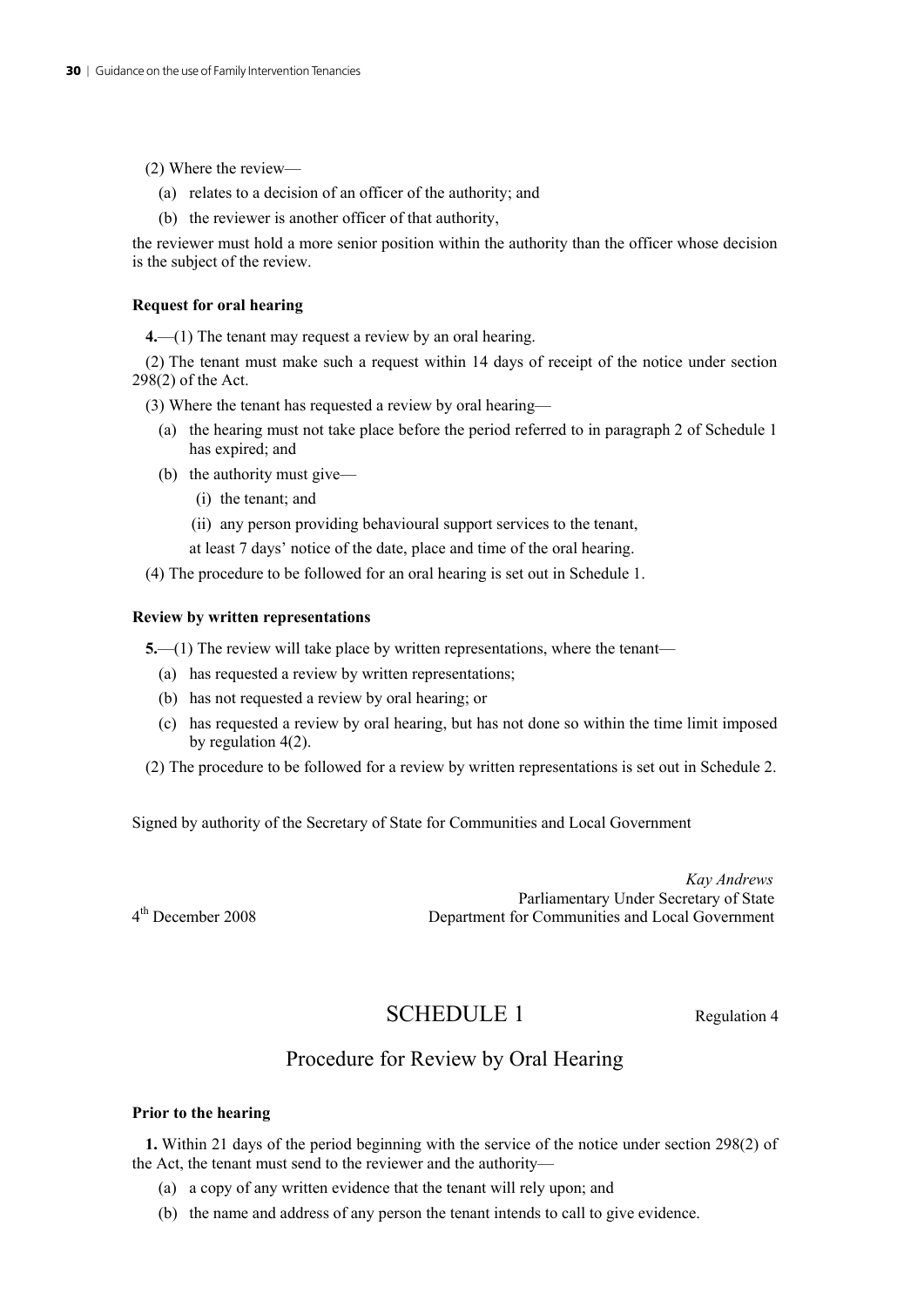**2.** Where the authority—

- (a) receives any information from the tenant under paragraph 1; and
- (b) wishes to respond to that information

it must send its response (which should be limited to matters not already stated in the notice served under section  $298(2)$  of the Act) to the reviewer and the tenant within 14 days of receipt of the information.

#### **The hearing**

**3.**—(1) Subject to the provisions of this Schedule, the reviewer shall determine the conduct of the oral hearing.

(2) The tenant may be accompanied or represented by another person (whether or not that person holds a relevant professional qualification).

(3) The reviewer must allow the authority and the tenant or the tenant's representative equal opportunity—

- (a) to make representations;
- (b) to call persons to give evidence; and
- (c) to put questions to any person who gives evidence.

(4) Where any person providing behavioural support services to the tenant wishes to give evidence, the reviewer must allow—

- (a) that person to give evidence; and
- (b) the authority and the tenant or the tenant's representative to put questions to that person.

**4.** The authority and the tenant must be notified in writing of the decision of the reviewer within 7 days of the end of the hearing.

#### **Absence of the tenant**

**5.** Where notice of the hearing has been given to the tenant and the tenant or the tenant's representative does not attend the hearing, the reviewer may—

- (a) proceed with the hearing; or
- (b) give directions on the further conduct of the review.

**6.** Where the hearing proceeds in the absence of the tenant under paragraph 5(a), the reviewer may reach a decision and if the reviewer does so, paragraph 4 of this Schedule will apply.

**7.** Where the reviewer gives directions under paragraph 5(b), the reviewer must notify the tenant and the authority of the directions within 7 days of the end of the hearing.

#### **Postponement of hearing**

**8.** The tenant may request the reviewer to postpone a hearing and the reviewer may grant or refuse such a request.

**9.** Where the reviewer—

- (a) grants a request for the postponement of a hearing under paragraph 8; or
- (b) makes a direction under paragraph 5(b) postponing the hearing,

the reviewer must give the tenant and the authority reasonable notice of the date, time and place of the postponed hearing.

#### **Adjournment of hearing**

**10.** The reviewer may adjourn the hearing—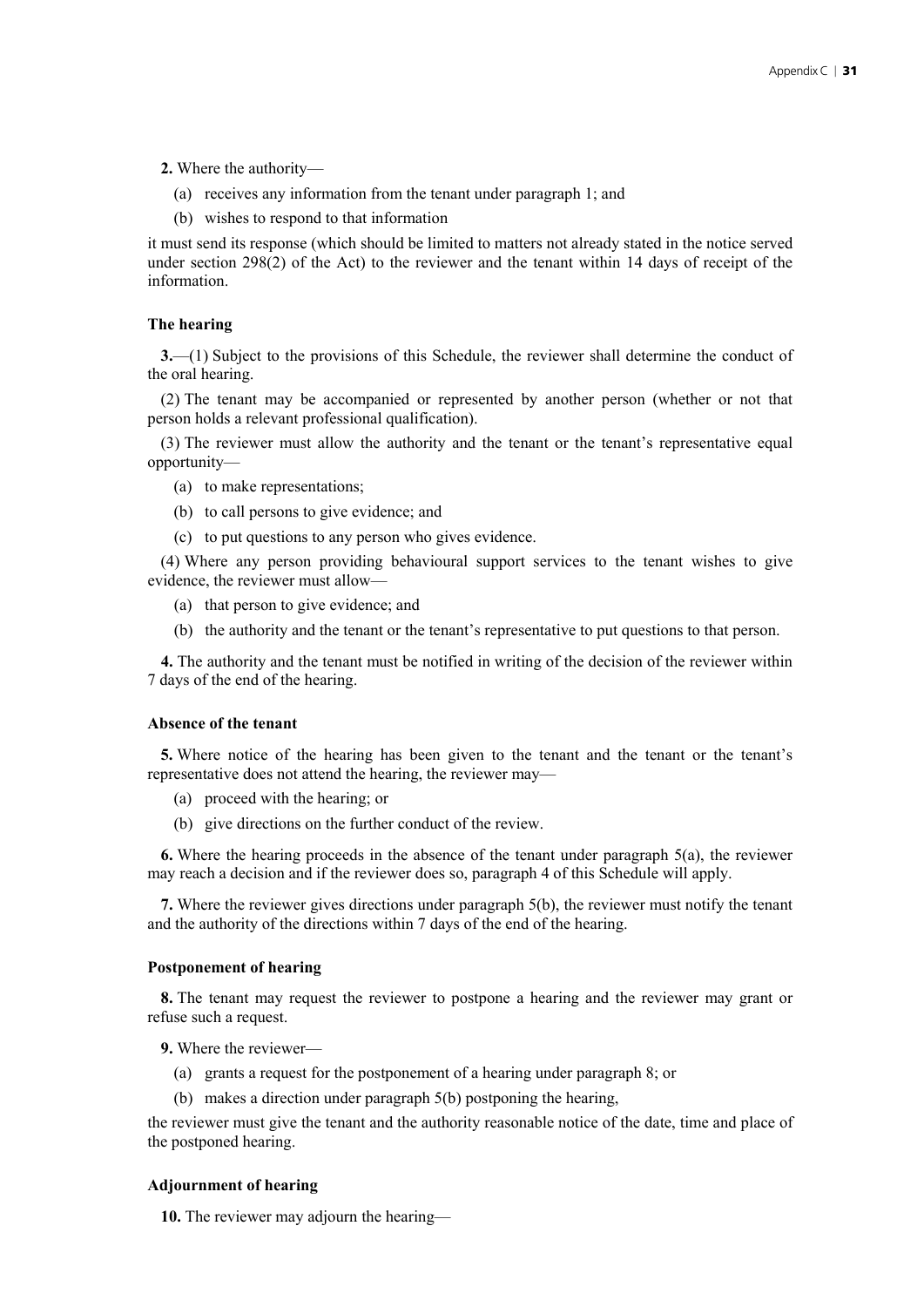- (a) at the request of the authority;
- (b) at the request of the tenant or the tenant's representative; or
- (c) otherwise as the reviewer sees fit.

**11.** Where more than one individual is carrying out the review by oral hearing, the hearing must be adjourned on each occasion on which any of those individuals is absent unless the authority and tenant agree otherwise.

**12.** The reviewer must give the authority and the tenant reasonable notice of the date, time and place of the adjourned hearing.

**13.** Where the reviewer of the adjourned hearing is not the same individual as the individual who heard the earlier hearing, the review must proceed as a complete rehearing unless the authority and tenant agree otherwise.

### SCHEDULE 2 Regulation 5

### Procedure for Review by Written Representations

#### **Prior to the review**

**14.** Within 21 days of the period beginning with the service of the notice under section 298(2) of the Act, the tenant must send to the reviewer and the authority any evidence to be taken into account by the reviewer.

**15.** Where the authority—

- (a) receives any information from the tenant under paragraph 1; and
- (b) wishes to respond to that information

it must send its response (which should be limited to matters not already stated in the notice served under section 298(2) of the Act) to the reviewer and the tenant within 14 days of receipt of the information.

#### **The review**

16. When reviewing the decision of the authority, the reviewer must take account of-

- (a) the notice served under section 298(2) of the Act;
- (b) any evidence submitted by the tenant and authority under paragraphs 1 and 2;
- (c) any representations received from any person providing behavioural support to the tenant; and
- (d) any other information the reviewer considers relevant.

**17.** The authority and the tenant must be notified in writing of the decision of the reviewer—

- (a) where the tenant has not submitted evidence under paragraph 1, within 28 days of the period beginning with the service of the notice under section 298(2) of the Act;
- (b) where the authority has submitted a response under paragraph 2, within 14 days of the submission of the response; or
- (c) where the tenant has submitted evidence under paragraph 1 but the authority has not submitted a response under paragraph 2, within 28 days of the authority receiving the evidence submitted by the tenant.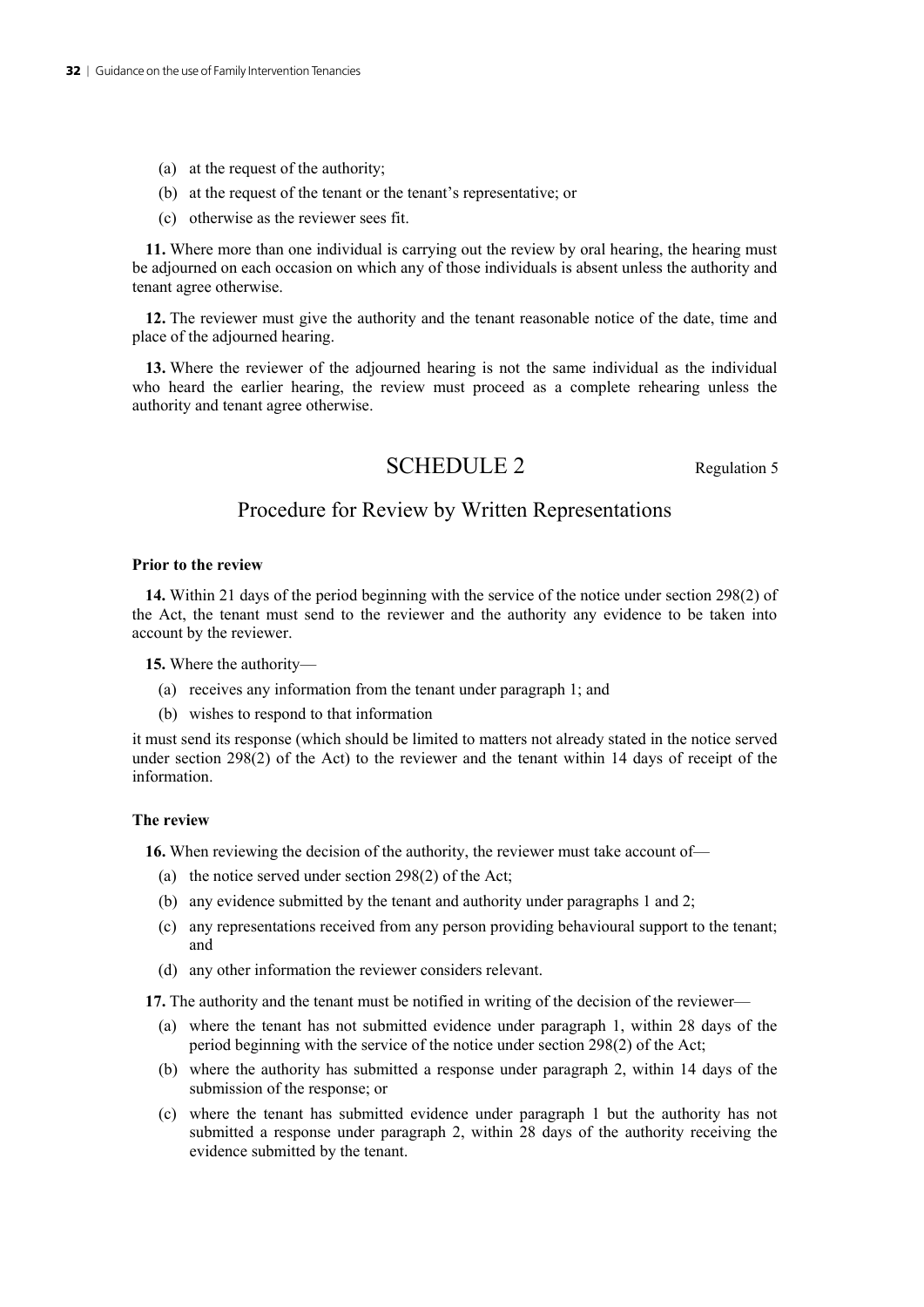#### **EXPLANATORY NOTE**

#### *(This note is not part of the Regulations)*

Section 297(1) of the Housing and Regeneration Act 2008 ("the 2008 Act") inserted a new paragraph 4ZA into Schedule 1 to the Housing Act 1985 to create a new type of tenancy, the family intervention tenancy, which can in certain circumstances be offered by local housing authorities.

Section 298 of the 2008 Act provides that the local housing authority ("the authority") must not serve a notice to quit on a tenant of a family intervention tenancy unless the authority has served a notice stating the matters set out in subsection (2) of that section.

Where a tenant makes a request for a review of the decision to serve a notice to quit, the authority must review the decision and serve a notice on the tenant informing the tenant of the decision and the reasons for it.

These Regulations set out the procedure to be followed in connection with such a review.

Regulation 3 states that the review must be carried out by a person who was not involved with the decision to serve the notice to quit on the tenant. Where the person carrying out the review ("the reviewer") is an official of the authority, the reviewer must hold a more senior position than the official who took the decision to serve the notice to quit.

Regulation 4 provides that the tenant may request a review by way of an oral hearing provided the request is submitted within the time limit set out. Schedule 1 sets out the procedure to be followed.

Regulation 5 provides that in all other cases, the review will take place by way of written representations. Schedule 2 sets out the procedure to be followed.

A full impact assessment has not been produced for this instrument as no impact on the private or voluntary sectors is foreseen.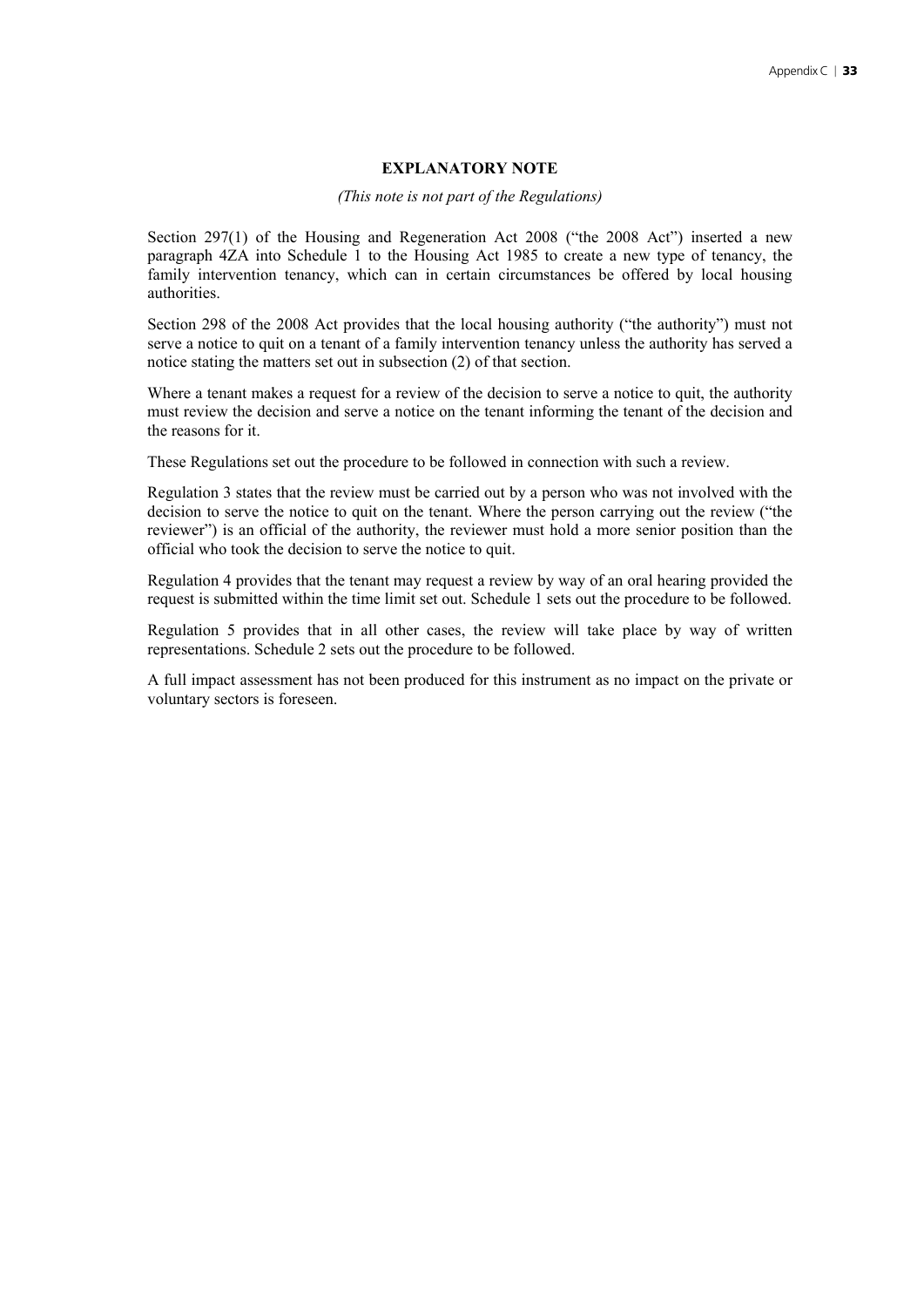# **Appendix D**

### STATUTORY INSTRUMENTS

### **2008 No. 3015**

### **HOUSING, ENGLAND**

### The Allocation of Housing (England)(Amendment)(Family Intervention Tenancies) Regulations 2008

| Made<br>$\sim$         | 19th November 2008 |
|------------------------|--------------------|
| Laid before Parliament | 26th November 2008 |
| Coming into force -    | $Ist$ January 2009 |

The Secretary of State for Communities and Local Government, in exercise of the powers conferred by section 160(4) of the Housing Act 1996(**a**), makes the following Regulations:

#### **Citation, commencement and application**

**1.**—(1) These Regulations may be cited as the Allocation of Housing (England)(Amendment)(Family Intervention Tenancies) Regulations 2008 and shall come into force on  $1<sup>st</sup>$  January 2009.

(2) These Regulations apply in England only.

#### **Amendment of the Allocation of Housing (England) Regulations 2002**

**2.**—(1) The Allocation of Housing (England) Regulations 2002(**b**) are amended in accordance with paragraphs (2) and (3).

(2) In regulation 2 (interpretation), after the definition of "the Common Travel Area", insert the following definition—

""family intervention tenancy"—

- (a) in relation to a tenancy granted by a local housing authority, has the meaning given by paragraph 4ZA(3) of Schedule 1 to the Housing Act 1985(**c**);
- (b) in relation to a tenancy granted by a registered social landlord, has the meaning given by paragraph 12ZA(3) of Part 1 of Schedule 1 to the Housing Act 1988(**d**).".

(3) In regulation 3 (cases where the provisions of Part 6 of the Act do not apply), after paragraph (3) insert—

-

<sup>(</sup>**a**) 1996 c.52. These powers are now vested in the Welsh Ministers so far as they are exercisable in relation to Wales. They were previously transferred to the National Assembly for Wales by article 2 of the National Assembly for Wales (Transfer of Functions) Order 1999 (S.I. 1999/672); see the entry in Schedule 1 of the Housing Act 1996, and paragraphs 30 to 32 of Schedule 11 to the Government of Wales Act 2006 (c. 32).

<sup>(</sup>**b**) S.I. 2002/3264.

<sup>(</sup>**c**) 1985 c.68. Paragraph 4ZA of Schedule 1 was inserted by section 297(1) of the Housing and Regeneration Act 2008 (c.17). *See also* sub-paragraph (12) of paragraph 4ZA.

<sup>(</sup>**d**) 1988 c. 50. Paragraph 12ZA of Part 1 of Schedule 1 was inserted by section 297(2) of the Housing and Regeneration Act 2008 (c.17). *See also* sub-paragraph (12) of paragraph 12ZA.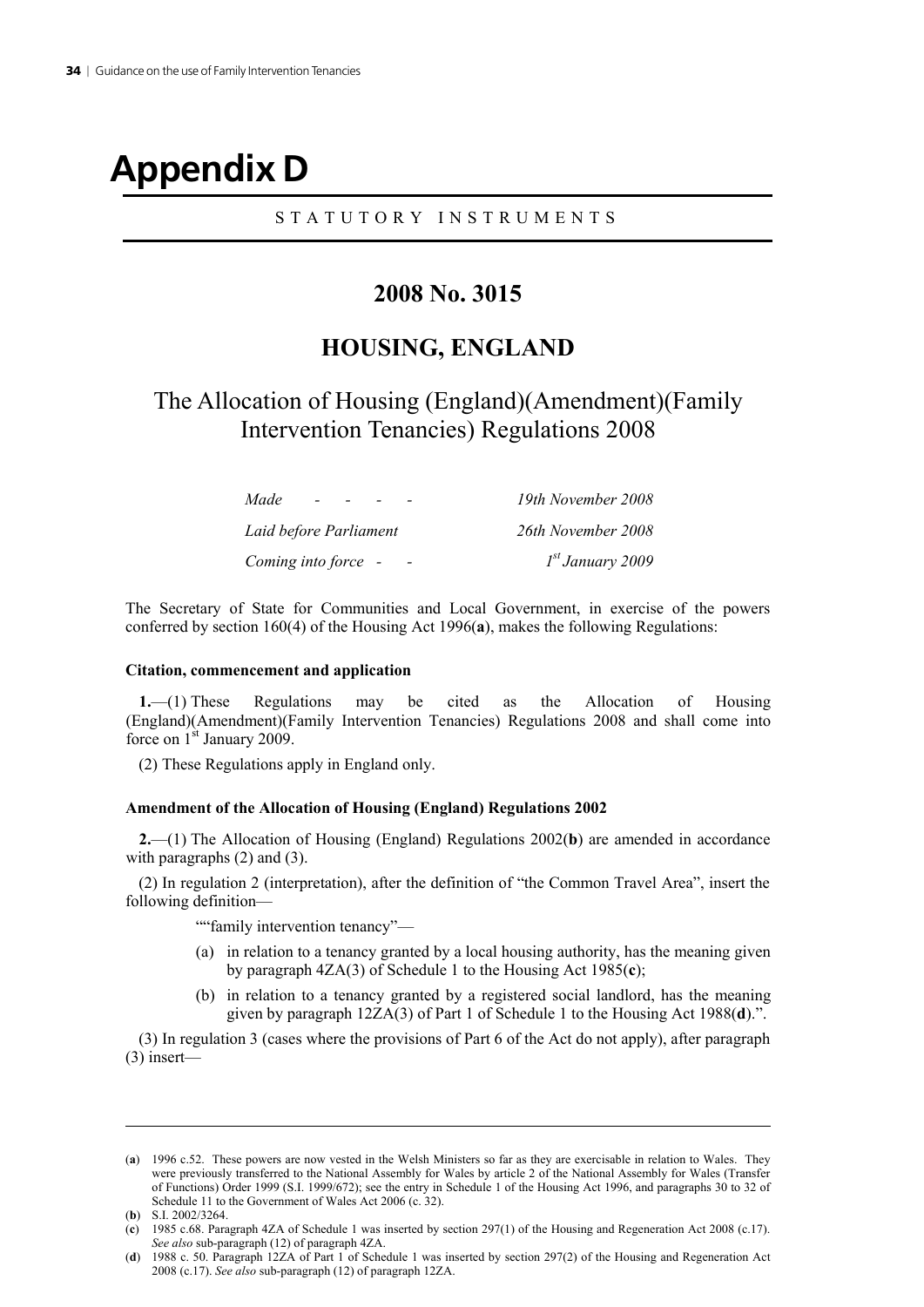"(4) They do not apply in relation to the allocation of housing accommodation by a local housing authority to a person who lawfully occupies accommodation let on a family intervention tenancy.".

Signed by authority of the Secretary of State for Communities and Local Government

*Kay Andrews* Parliamentary Under Secretary of State 19<sup>th</sup> November 2008 **Department for Communities and Local Government** 

#### **EXPLANATORY NOTE**

*(This note is not part of the Regulations)*

By virtue of section 159 of the Housing Act 1996 ("the Act"), a local housing authority must, when allocating housing accommodation, comply with the provisions of Part 6 of the Act which relate to the process by which people apply and are considered for an allocation of housing accommodation.

The Allocation of Housing (England) Regulations 2002 (S.I. 2002/3264) ("the principal Regulations") make provision for certain cases where the provisions of Part 6 of the Act do not apply when a local authority allocates housing accommodation.

Regulation 2 of these Regulations amends the principal Regulations so that they specify an additional case where Part 6 of the Act will not apply. That is where a local housing authority makes an allocation of housing accommodation to a person who lawfully occupies accommodation let on a family intervention tenancy (whether that tenancy was granted by a local housing authority or by a registered social landlord).

A definition of "family intervention tenancy" is inserted in regulation 2 of the principal Regulations. (A family intervention tenancy is a tenancy granted in the circumstances mentioned in paragraph 4ZA of Schedule 1 to the Housing Act 1985 or paragraph 12ZA of Part 1 of Schedule 1 to the Housing Act 1988, where the landlord has served a notice under sub-paragraph (5) of whichever of those paragraphs is relevant).

A full impact assessment has not been produced for this instrument as no impact on the private or voluntary sectors is foreseen.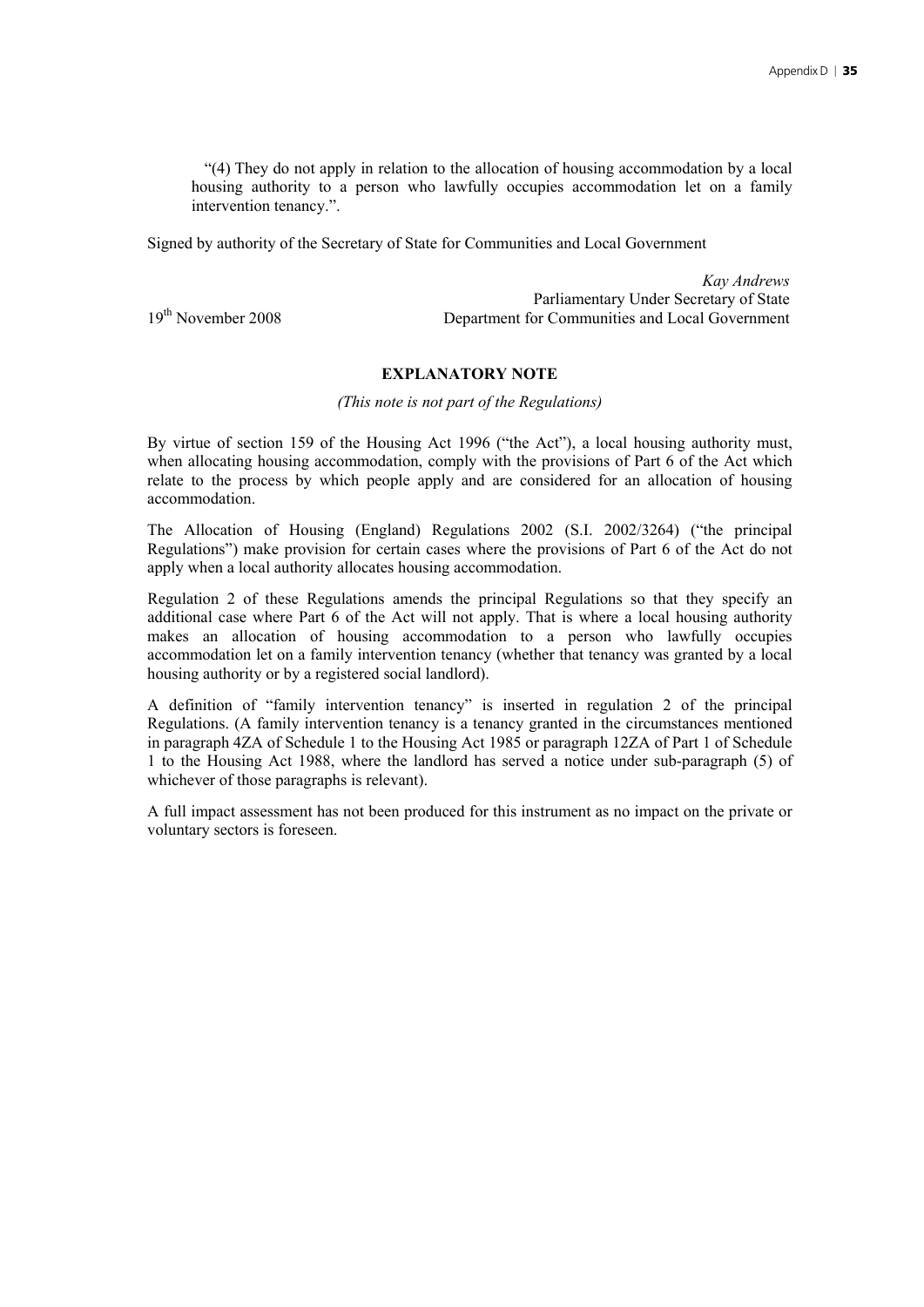# **Appendix E**

### Glossary and acronyms

**Assured Tenancy** – A tenancy offered by a Registered Social Landlord (Registered Provider)

**Behaviour Support Contract** – an agreement between the family, the FIP and any other agencies who are contributing to the support package. The contract should clearly identify the input, processes, outcomes and sanctions

**Common Law Tenancy** – Common law tenancies are any tenancies that are not regulated by statutory law (that is, laws issued by parliament)

**Dispersed Accommodation** – Medium to high outreach support services and a non-secure tenancy in a managed unit of accommodation in the community

**FIP** – Family Intervention Project

**FIT** – Family Intervention Tenancy

**Introductory Tenancy** – An introductory council tenancy that has the same rights as a secure council tenancy but the tenant can be evicted more easily

**Licence** – Gives a person permission to reside at a property but not a legal right to reside at the property

**Notice of Intent** – A noticed issued to say that you are going to apply for possession of a property

**Partner Agencies** – Any agencies involved with the family such as children's services, community safety, education services and benefits, etc.

**Purpose-built unit** – High level support and supervised accommodation within a residential unit where families live alongside project staff

**Secured Tenancy** – Secure tenants have landlords who are public bodies such as local authorities. The landlord must get a court order to end the tenancy